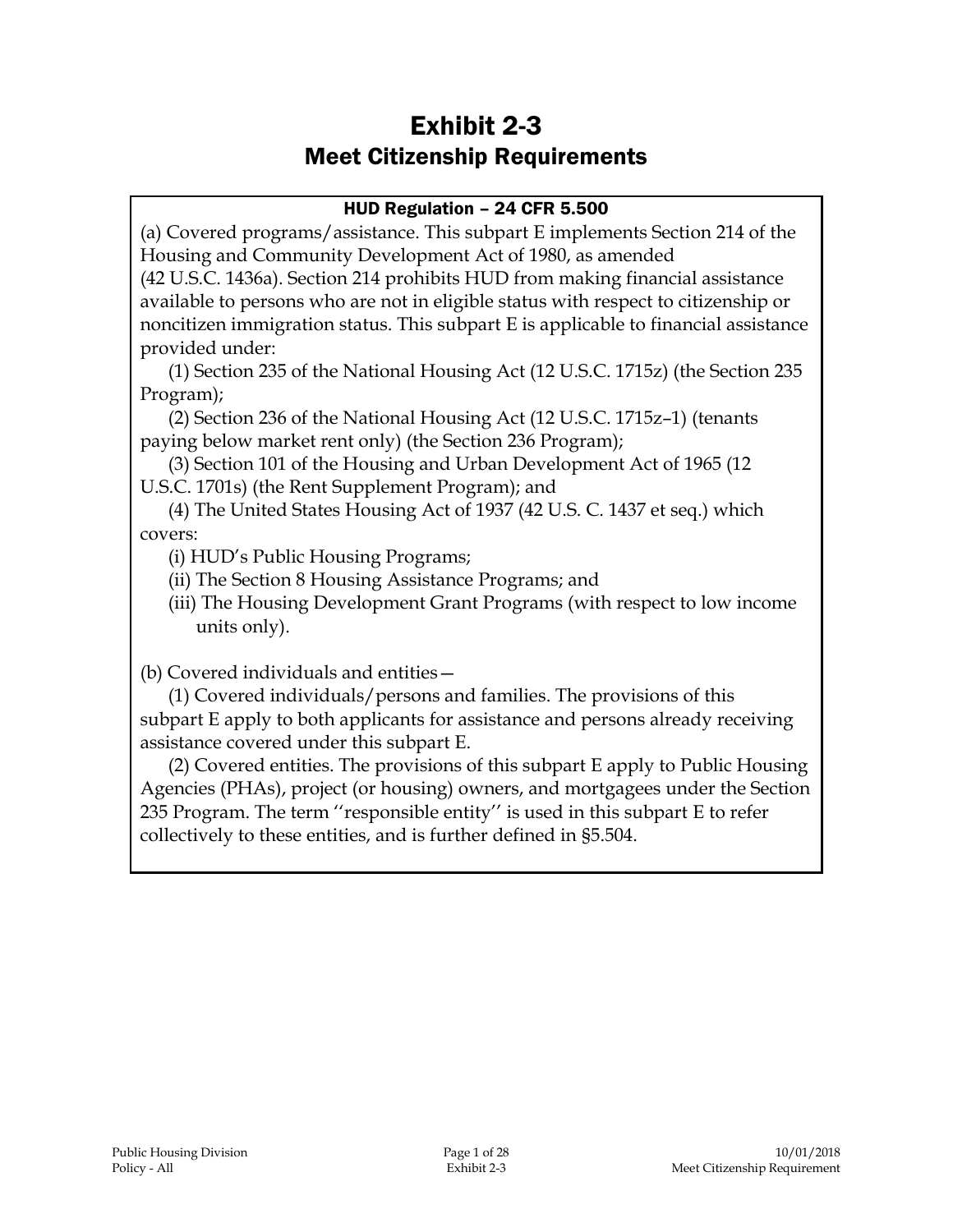# 1. Limited English Proficiency

#### HUD Regulation – 24 CFR 5.502

For any notice or document (decision, declaration, consent form, etc.) that this subpart E requires the responsible entity to provide to an individual, or requires the responsible entity to obtain the signature of an individual, the responsible entity, where feasible, must arrange for the notice or document to be provided to the individual in a language that is understood by the individual if the individual is not proficient in English. (See 24 CFR 8.6 of HUD's regulations for requirements concerning communications with persons with disabilities.)

# 2. Nondiscrimination Requirements

#### HUD Regulation – 24 CFR 5.524

The responsible entity shall administer the restrictions on use of assisted housing by noncitizens with ineligible immigration status imposed by this part in conformity with all applicable nondiscrimination and equal opportunity requirements, including, but not limited to, title VI of the Civil Rights Act of 1964 (42 U.S.C. 2000d–2000d–5) and the implementing regulations in 24 CFR part 1, section 504 of the Rehabilitation Act of 1973 (29 U.S.C. 794) and the implementing regulations in 24 CFR part 8, the Fair Housing Act (42 U.S.C. 3601– 3619) and the implementing regulations in 24 CFR part 100.

# 3. Restrictions on Assistance

#### HUD Regulation – 24 CFR 5.506

(a) Restrictions on assistance. Financial assistance under a Section 214 covered program is restricted to:

(1) Citizens; or

(2) Noncitizens who have eligible immigration status under one of the categories set forth in Section 214 (see 42 U.S.C. 1436a(a)).

(b) Family eligibility for assistance.

(1) A family shall not be eligible for assistance unless every member of the family residing in the unit is determined to have eligible status, as described in paragraph (a) of this section, or unless the family meets the conditions set forth in paragraph (b)(2) of this section.

(2) Despite the ineligibility of one or more family members, a mixed family may be eligible for one of the three types of assistance provided in §§5.516 and 5.518. A family without any eligible members and receiving assistance on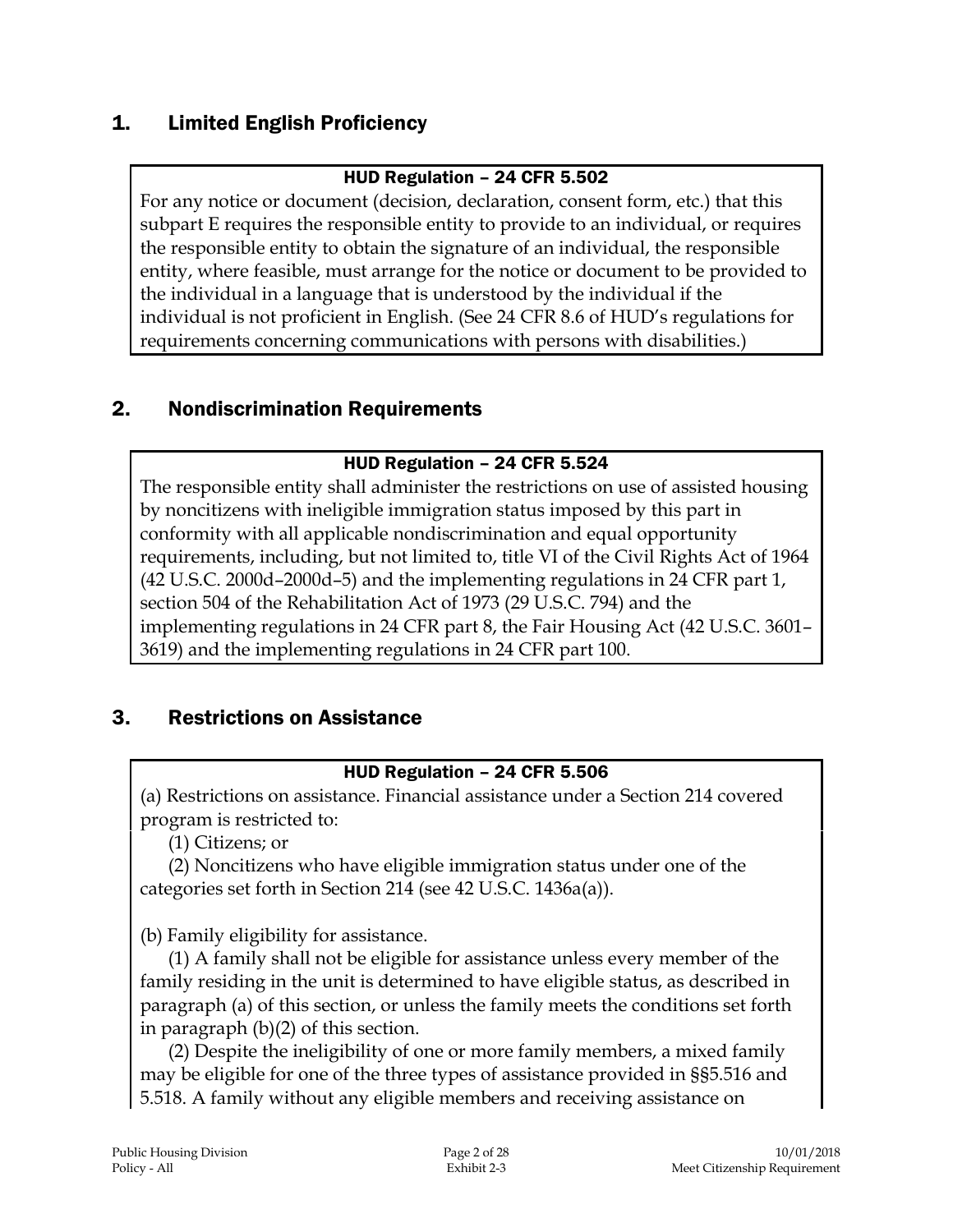June 19, 1995 may be eligible for temporary deferral of termination of assistance as provided in §§5.516 and 5.518.

(c) Preferences. Citizens of the Republic of Marshall Islands, the Federated States of Micronesia, and the Republic of Palau who are eligible for assistance under paragraph (a)(2) of this section are entitled to receive local preferences for housing assistance, except that, within Guam, such citizens who have such local preference will not be entitled to housing assistance in preference to any United States citizen or national resident therein who is otherwise eligible for such assistance.

# AHFC Policy

See the Definitions section of this policy for a listing of eligible persons under 42 U.S.C. 1436a.

# 4. Citizenship Choices

# HUD Regulation – 24 CFR 5.508(a)

General. Eligibility for assistance or continued assistance under a Section 214 covered program is contingent upon a family's submission to the responsible entity of the documents described in paragraph (b) of this section for each family member. If one or more family members do not have citizenship or eligible immigration status, the family members may exercise the election not to contend to have eligible immigration status as provided in paragraph (e) of this section, and the provisions of §§5.516 and 5.518 shall apply.

# 4.A. Declaration of Citizenship or Eligible Immigration Status

# HUD Regulation – 24 CFR 5.508

(b) Evidence of citizenship or eligible immigration status. Each family member, regardless of age, must submit the following evidence to the responsible entity.

(1) For U.S. citizens or U.S. nationals, the evidence consists of a signed declaration of U.S. citizenship or U.S. nationality. The responsible entity may request verification of the declaration by requiring presentation of a United States passport or other appropriate documentation, as specified in HUD guidance.

(2) For noncitizens who are 62 years of age or older or who will be 62 years of age or older and receiving assistance under a Section 214 covered program on September 30, 1996 or applying for assistance on or after that date, the evidence consists of:

(i) A signed declaration of eligible immigration status; and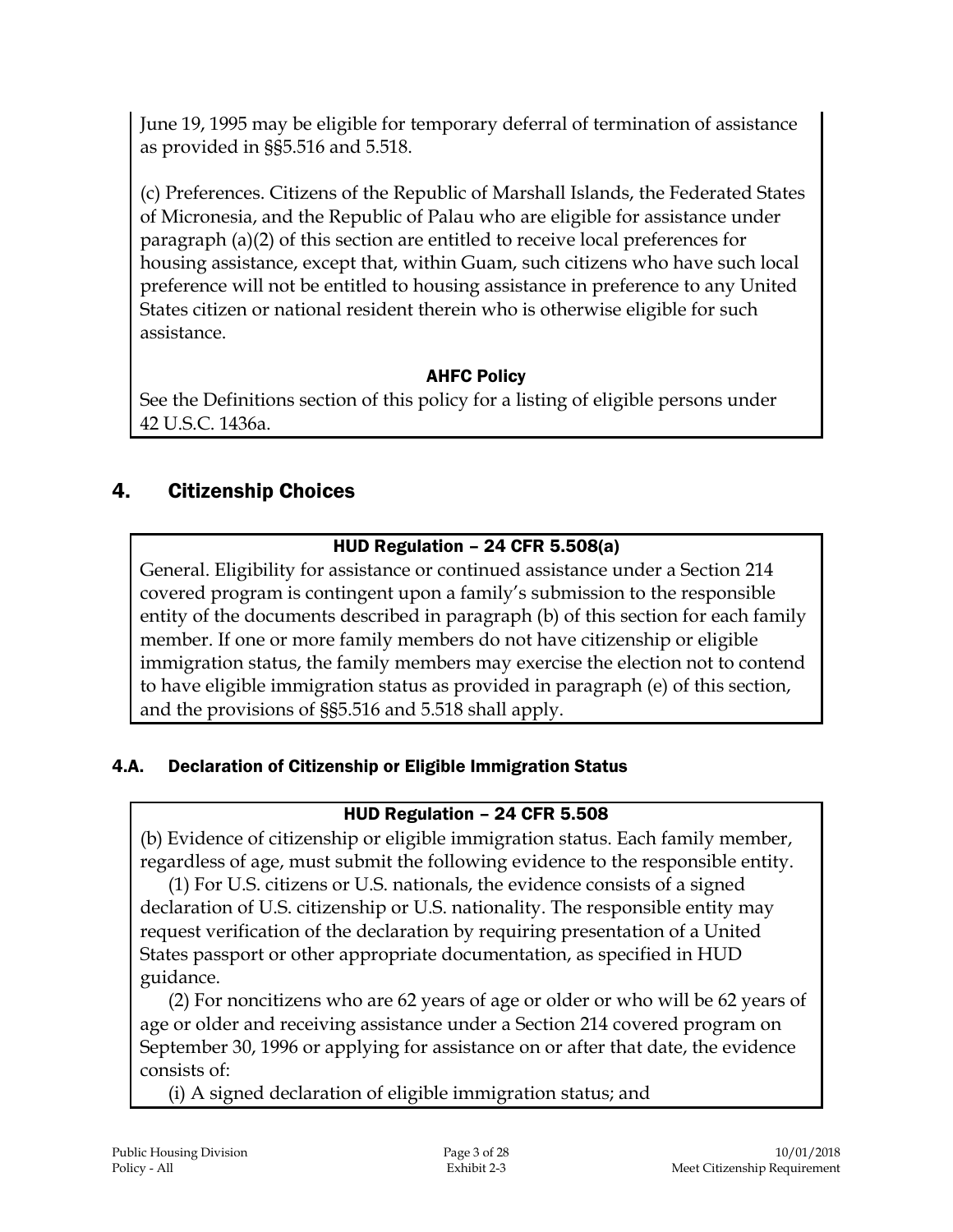(ii) Proof of age document.

(3) For all other noncitizens, the evidence consists of:

(i) A signed declaration of eligible immigration status;

(ii) One of the INS documents referred to in §5.510; and

(iii) A signed verification consent form.

(c) Declaration.

(1) For each family member who contends that he or she is a U.S. citizen or a noncitizen with eligible immigration status, the family must submit to the responsible entity a written declaration, signed under penalty of perjury, by which the family member declares whether he or she is a U.S. citizen or a noncitizen with eligible immigration status.

(i) For each adult, the declaration must be signed by the adult.

- (ii) For each child, the declaration must be signed by an adult residing in the assisted dwelling unit who is responsible for the child.
- (2) For Housing covered programs: The written declaration may be

incorporated as part of the application for housing assistance or may constitute a separate document.

# AHFC Policy

- 1. Each adult family member must declare his or her citizenship or immigration status prior to receiving assistance. Each individual may choose from the following:
	- Eligible Immigration Status U.S. citizen, U.S. national, or Noncitizen with eligible immigration status
	- Ineligible Immigration Status Not an eligible citizen or Choose not to state
- 2. For each child, an adult residing in the unit who is responsible for that child will declare the citizenship status and sign on behalf of the child.
- 3. Declarations of citizenship or immigration status will be signed under penalty of perjury.
- 4. If clarification or additional verification for a family member is required, AHFC may ask for such items as a birth certificate, U.S. passport, military identification card, or DD-214.

# 4.B. Noncitizen with Eligible Immigration Status

# HUD Regulation – 24 CFR 5.508(d)

Verification consent form—

(1) Who signs. Each noncitizen who declares eligible immigration status (except certain noncitizens who are 62 years of age or older as described in paragraph (b)(2) of this section) must sign a verification consent form as follows.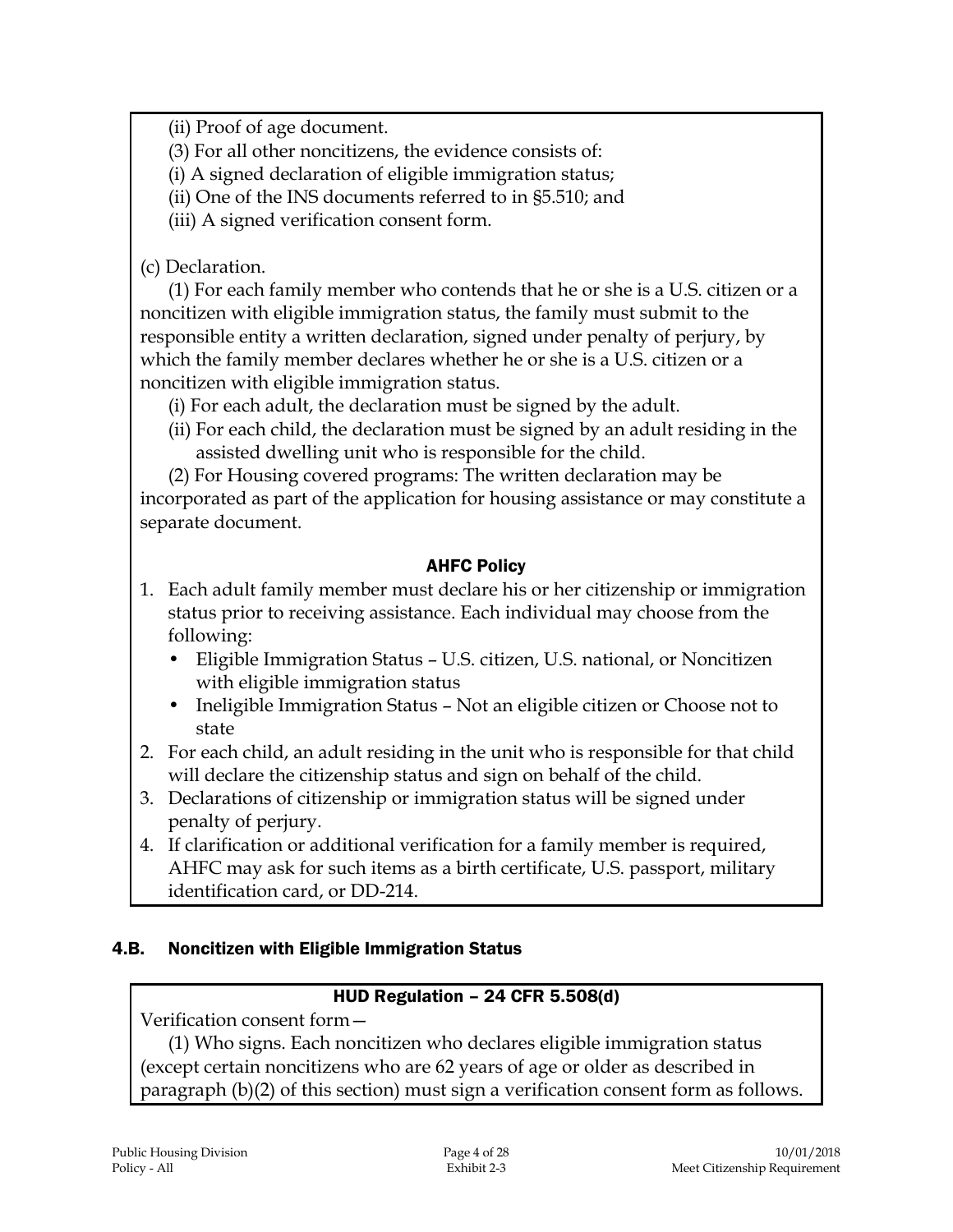- (i) For each adult, the form must be signed by the adult.
- (ii) For each child, the form must be signed by an adult residing in the assisted dwelling unit who is responsible for the child.

(2) Notice of release of evidence by responsible entity. The verification consent form shall provide that evidence of eligible immigration status may be released by the responsible entity without responsibility for the further use or transmission of the evidence by the entity receiving it, to:

- (i) HUD, as required by HUD; and
- (ii) The INS for purposes of verification of the immigration status of the individual.

(3) Notice of release of evidence by HUD. The verification consent form also shall notify the individual of the possible release of evidence of eligible immigration status by HUD. Evidence of eligible immigration status shall only be released to the INS for purposes of establishing eligibility for financial assistance and not for any other purpose. HUD is not responsible for the further use or transmission of the evidence or other information by the INS.

# 4.C. Other Persons with Eligible Immigration Status

The following are specific groups of individuals and their citizenship or immigration status.

# 4.C.1. U.S. Territories and Possessions

U.S. nationals have the right to reside in the U.S. (i.e., the 50 states and District of Columbia) and may apply for citizenship by naturalization after three months of residency by passing a test in English and civics and by taking an oath of allegiance to the United States. U.S. nationals are allowed to travel freely between their territory and the U.S. mainland. U.S. nationals are eligible for housing assistance.

# **a. American Samoa**

American Samoa is an unincorporated territory of the United States of America. The citizens of American Samoa are U.S. nationals.

# **b. Commonwealth of the Northern Mariana Islands**

The Commonwealth of the Northern Mariana Islands consists of 15 islands in the northwestern Pacific Ocean. The CNMI includes all islands in the Mariana Archipelago and is an insular area and commonwealth of the United States. Persons born in these islands are U.S. citizens by birth.

#### **c. Guam**

Persons born on the island of Guam after April 11, 1899 and their children, are citizens of the United States as of August 1, 1950.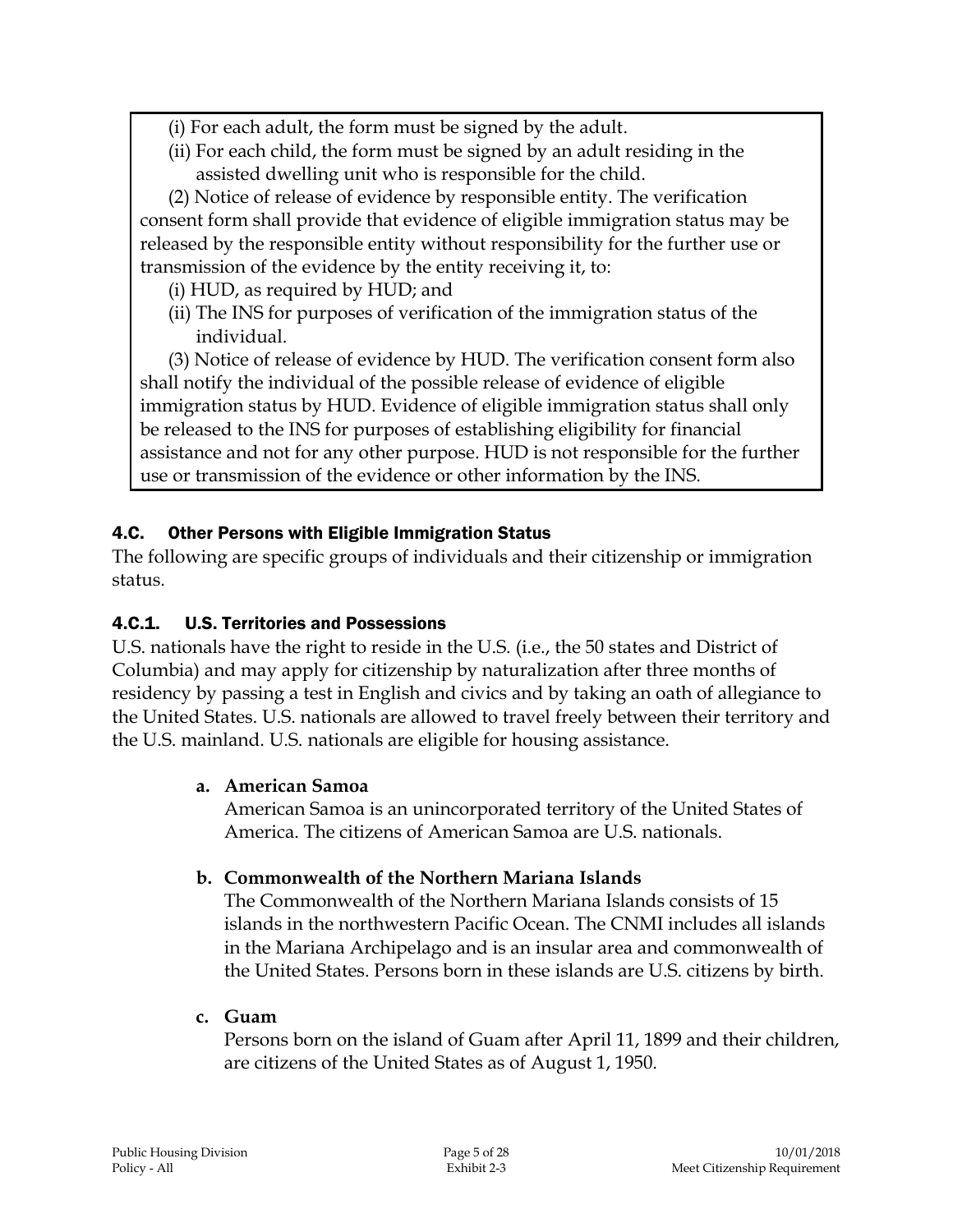### **d. Puerto Rico**

Puerto Rican citizenship was first legislated by the United States Congress in Article 7 of the Foraker Act of 1900 and later recognized in the Constitution of Puerto Rico. On March 2, 1917, the Jones–Shafroth Act was signed, collectively making Puerto Ricans U.S. citizens without rescinding their Puerto Rican citizenship.

### **e. Swains Island**

Swains Island is also known as Olosenga Island, Olohega Island, Quiros Island, Gente Hermosa Island, and Jennings Island. It was annexed in 1925 and made part of American Samoa. As it is part of American Samoa, persons born here are considered U.S. nationals.

# **f. U.S. Virgin Islands**

Previously the Danish West Indies of the Kingdom of Denmark–Norway, they were sold to the United States by Denmark in the Treaty of the Danish West Indies of 1916. They are classified by the U.N. as a non-selfgoverning territory and are currently an organized, unincorporated U.S. territory. Persons born in the U.S. Virgin Islands (islands are Saint Croix, Saint John, and Saint Thomas) are U.S. citizens.

### 4.C.2. Section 141 of the Compacts of Free Association

Citizens of the Federated States of Micronesia (FSM), the Republic of the Marshall Islands (RMI), and the Republic of Palau are admitted to the U.S. as nonimmigrants when admitted under the terms of those nations' respective Compacts of Free Association with the United States. These three countries are sometimes referred to collectively as the "Freely Associated States." These persons are not citizens or nationals of the U.S.

Under their respective Compacts of Free Association, these persons are eligible to work in the U.S. as nonimmigrants for an unlimited length of time. Most citizens of the FSM, the RMI, and Palau who are lawfully present in the U.S. are Compact nonimmigrants, but some have lawful permanent resident status or some other status under U.S. immigration law.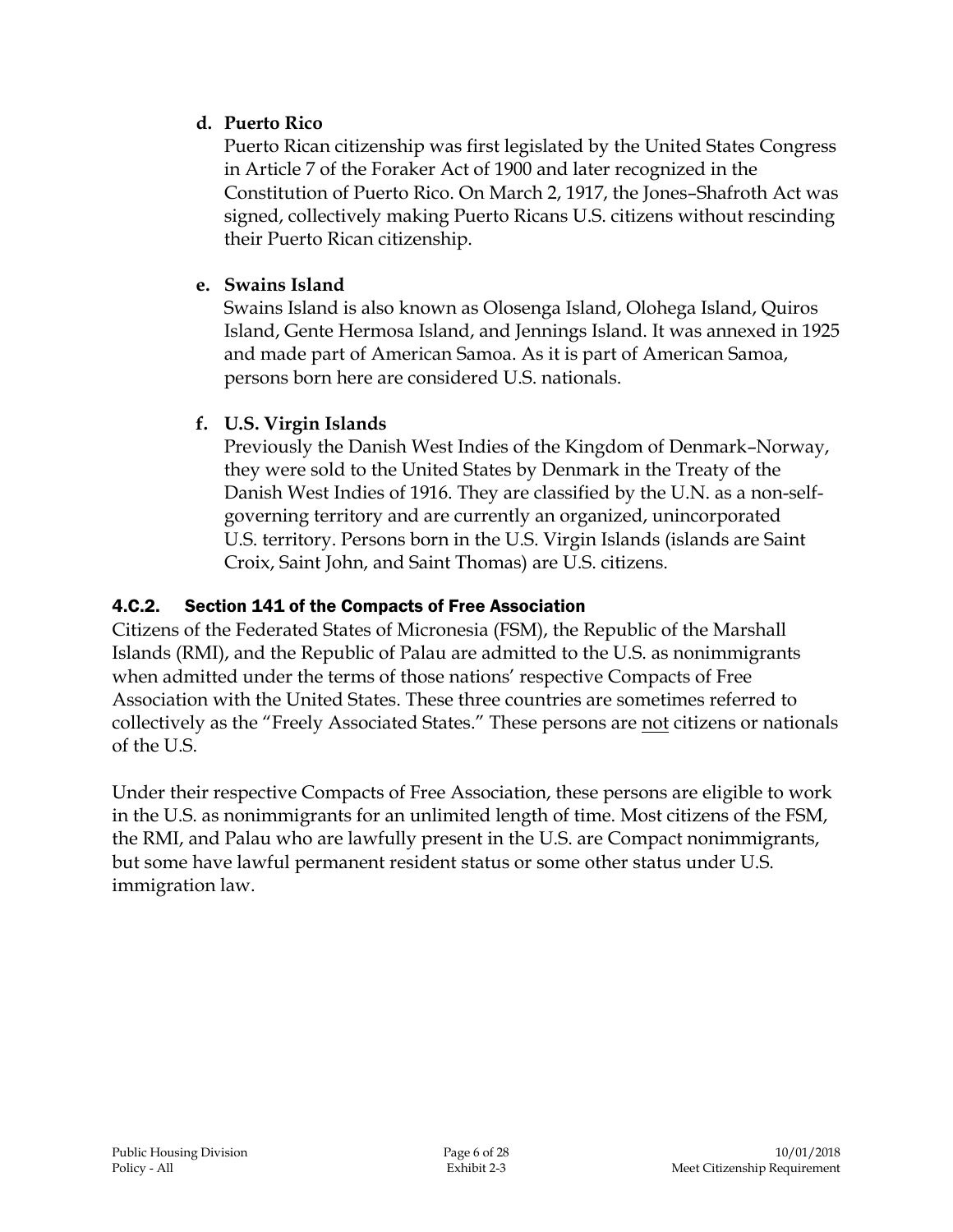# Public and Indian Housing Notice 2001-27<sup>1</sup>

Section 3(b) of Public Law 106-504, enacted November 13, 2000, amends Section 214 (a) of the Housing and Community Development Act of 1980 (USC 1436a(a)) to provide that an alien who is a lawful resident in the United States and its territories and its possessions under section 141 of the Compacts of Free Association between the government of the United States and the Governments of the Marshall Islands, the Federated States of Micronesia and Palau (collectively referred to as "the Freely Associated States"(FAS)) is eligible for financial assistance while the applicable section is in effect.

# 4.C.3. Canadian Indian

Since 1794, aboriginal peoples have been guaranteed the right to trade and travel between the United States and Canada, which was then a territory of Great Britain. This right is recognized in Article III of the Jay Treaty, also known as the Treaty of Amity, Commerce and Navigation of 1794 and subsequent laws that stem from the Jay Treaty.

Canadian-born people with at least 50 percent aboriginal blood can enter, live in, and work in the United States without immigration restrictions. This right is guaranteed by federal statute (8 U.S. Code 1359) and the federal court case Akins v. Saxbe, 380 F. Supp. 1210 (D.Me. 1974). These rights include the ability to:

- 1. Cross the U.S./Canadian border freely.
- 2. Live and work in the U.S.
- 3. Be eligible for public benefits such as Medicaid, Supplemental Security Income (SSI), Medicare, unemployment benefits, and other public assistance provided the person meets the appropriate agency guidelines.
	- o Federal benefits may include federal student loans, Section 8 housing, and veterans' benefits.
	- o State benefits may include public assistance, Women/Infants/Children ("WIC"), and Temporary Assistance for Needy Families (TANF).

# 4.C.4. Panama Canal Zone

Persons born in the Panama Canal Zone whose mother or father was a U.S. citizen is a U.S. citizen.

# 4.C.5. Independent State of Samoa (Western Samoa)

Samoa has been an independent sovereign state since 1962. Citizenship in Samoa is not the same as citizenship in American Samoa. For persons born in Samoa, they must provide evidence of eligible immigration status.

 $\overline{a}$ 

<sup>1</sup> Public and Indian Housing Notice 2001-27 dated August 3, 2001 titled "Implementation of Public Law 106-504 regarding the eligibility of the citizens of the Freely Associated States for federally assisted housing"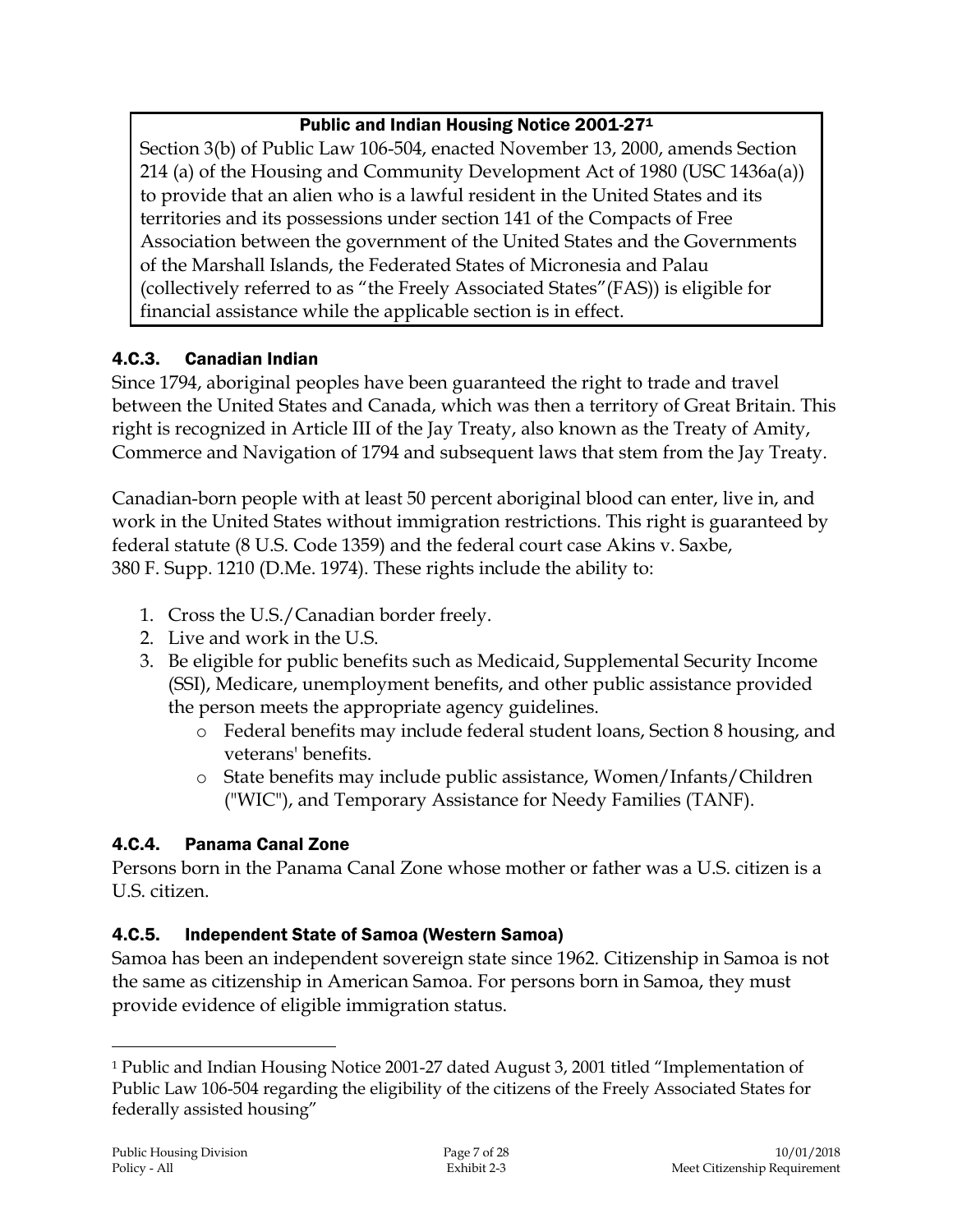### 4.D. Ineligible Noncitizen or Choose Not to State

### HUD Regulation – 24 CFR 5.508(e)

Individuals who do not contend that they have eligible status. If one or more members of a family elect not to contend that they have eligible immigration status, and other members of the family establish their citizenship or eligible immigration status, the family may be eligible for assistance under §§5.516 and 5.518, or §5.520, despite the fact that no declaration or documentation of eligible status is submitted for one or more members of the family. The family, however, must identify in writing to the responsible entity, the family member (or members) who will elect not to contend that he or she has eligible immigration status.

### HUD Regulation – 24 CFR 5.511

(a) General. Except as described in paragraph (b) of this section and §5.514, no individual or family applying for assistance may receive such assistance prior to the verification of the eligibility of at least the individual or one family member. Verification of eligibility consistent with §5.514 occurs when the individual or family members have submitted documentation to the responsible entity in accordance with §5.508.

(b) PHA election to provide assistance before verification. A PHA that is a responsible entity under this subpart may elect to provide assistance to a family before the verification of the eligibility of the individual or one family member.

#### AHFC Policy

- 1. At least one member of a family must have citizenship or eligible immigration status for the family to be eligible for housing assistance.
- 2. For those under a traditional HUD income calculation, AHFC will prorate rental assistance (see Mixed or Prorated Family).
- 3. Under AHFC's Moving to Work Activity 2014-1f approved by AHFC's Board of Directors on February 27, 2013 with Resolution 2013-11, AHFC reduces the subsidy to the family by \$50 each month for as long as the ineligible member(s) remain in the household.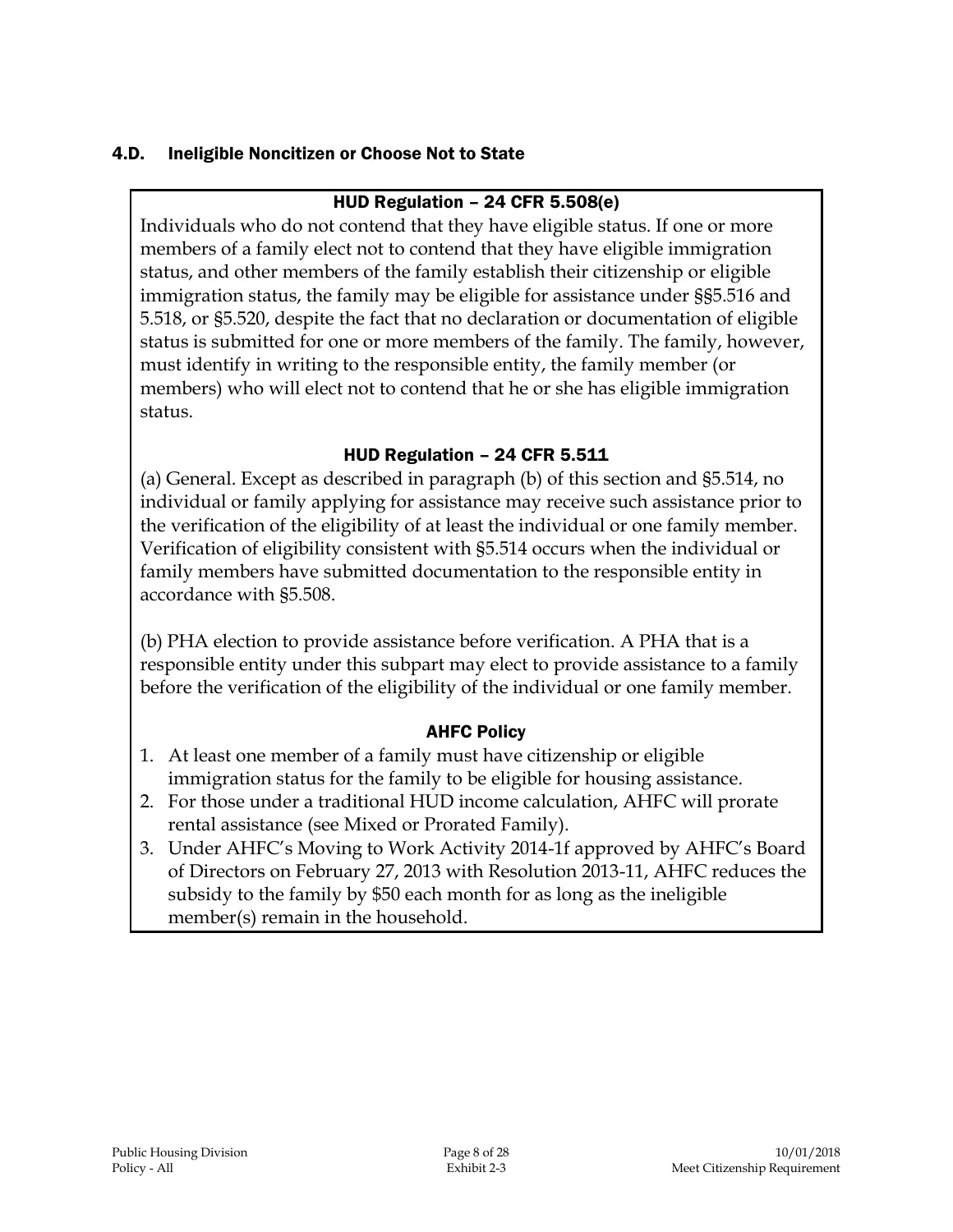#### 4.D.1. Noncitizen Student

#### HUD Regulation – 24 FR 5.522

(a) General. The provisions of §§5.516 and 5.518 permitting continued assistance or temporary deferral of termination of assistance for certain families do not apply to any person who is determined to be a noncitizen student as in paragraph  $(c)(2)(A)$  of Section 214 (42 U.S.C. 1436a $(c)(2)(A)$ ). The family of a noncitizen student may be eligible for prorated assistance, as provided in paragraph (b)(2) of this section.

(b) Family of noncitizen students.

(1) The prohibition on providing assistance to a noncitizen student as described in paragraph (a) of this section extends to the noncitizen spouse of the noncitizen student and minor children accompanying the student or following to join the student.

(2) The prohibition on providing assistance to a noncitizen student does not extend to the citizen spouse of the noncitizen student and the children of the citizen spouse and noncitizen student.

#### AHFC Policy

AHFC will not provide assistance to persons admitted to the United States temporarily and solely for purposes of pursuing a course of study at an established institution of learning or other recognized place of study in the United States (an F-1 or M-1 student visa). Noncitizen students are not eligible for continuation of assistance, prorated assistance, or temporary deferral of termination of assistance.

- 1. Any noncitizen family members living with the noncitizen student are also ineligible for assistance.
- 2. A noncitizen student with a citizen spouse or citizen child is considered a "mixed family" and may receive assistance.

#### 4.D.2. Other Alien Status

Under no circumstances will AHFC provide assistance to alien visitors, tourists, diplomats, or students who enter the United States temporarily with no intention of abandoning their residence in a foreign country.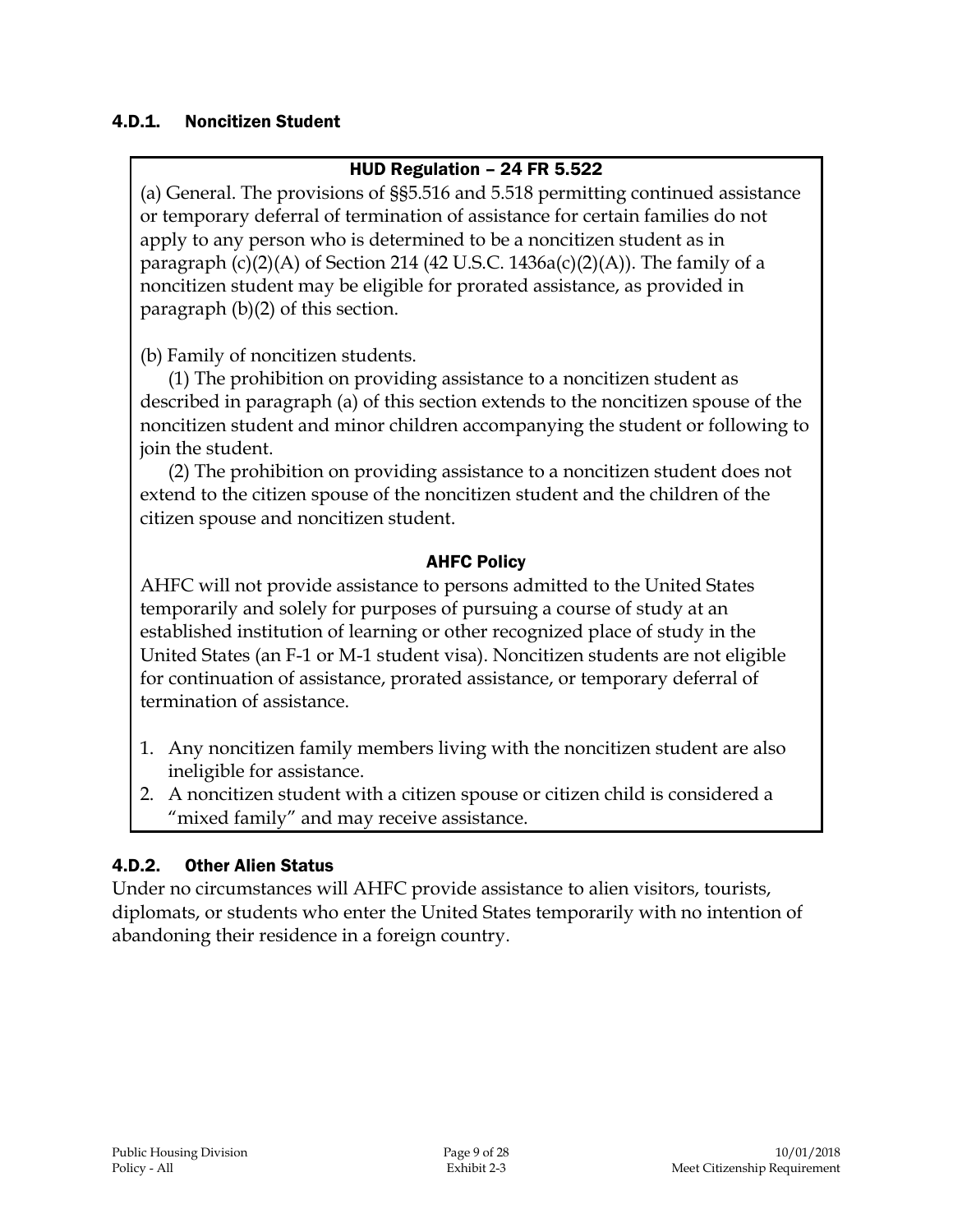#### 4.E. Mixed or Prorated Family

#### HUD Regulation – 24 CFR 5.516(a)

Assistance available for tenant mixed families—

(1) General. Preservation assistance is available to tenant mixed families, following completion of the appeals and informal hearing procedures provided in §5.514. There are three types of preservation assistance:

- (i) Continued assistance (see paragraph (a) of §5.518);
- (ii) Temporary deferral of termination of assistance (see paragraph (b) of §5.518); or
- (iii) Prorated assistance (see §5.520, a mixed family must be provided prorated assistance if the family so requests).
- (2) Availability of assistance—
- (i) For Housing covered programs: One of the three types of assistance described is available to tenant mixed families assisted under a National Housing Act or 1965 HUD Act covered program, depending upon the family's eligibility for such assistance. Continued assistance must be provided to a mixed family that meets the conditions for eligibility for continued assistance.
- (ii) For Section 8 or Public Housing covered programs. One of the three types of assistance described may be available to tenant mixed families assisted under a Section 8 or Public Housing covered program.

#### HUD Regulation – 24 CFR 5.516(b)

Assistance available for applicant mixed families. Prorated assistance is also available for mixed families applying for assistance as provided in §5.520.

#### HUD Regulation – 24 CFR 5.518(d)

Notification of decision on family preservation assistance. A responsible entity shall notify the family of its decision concerning the family's qualification for family preservation assistance. If the family is ineligible for family preservation assistance, the notification shall state the reasons, which must be based on relevant factors. For tenant families, the notice also shall inform the family of any applicable appeal rights.

#### 4.E.1. Preservation Assistance – Continued

#### HUD Regulation – 24 CFR 5.518

(a) Continued assistance—

(1) General. A mixed family may receive continued housing assistance if all of the following conditions are met (a mixed family assisted under a Housing covered program must be provided continued assistance if the family meets the following conditions):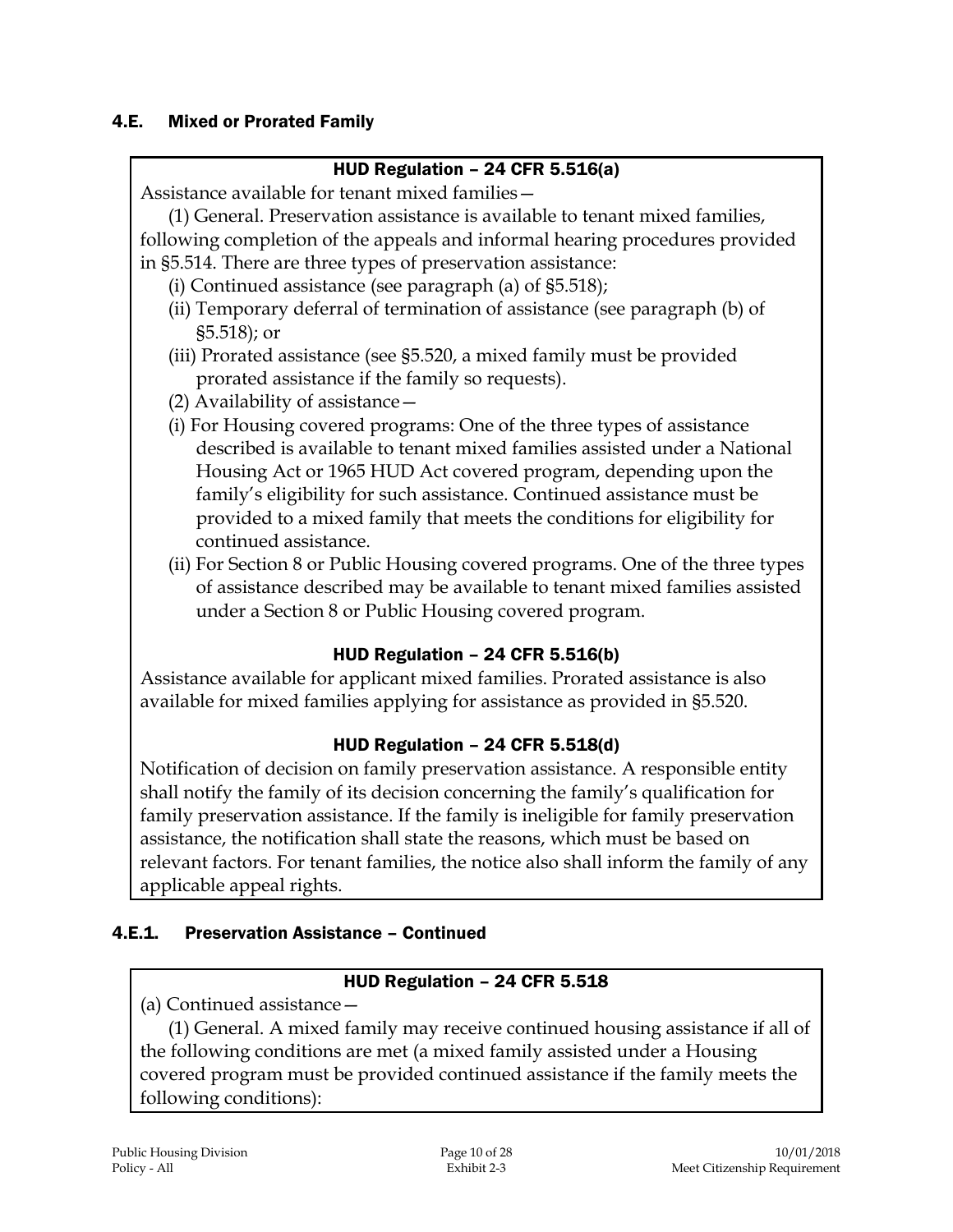- (i) The family was receiving assistance under a Section 214 covered program on June 19, 1995;
- (ii) The family's head of household or spouse has eligible immigration status as described in §5.506; and
- (iii) The family does not include any person (who does not have eligible immigration status) other than the head of household, any spouse of the head of household, any parents of the head of household, any parents of the spouse, or any children of the head of household or spouse.

(2) Proration of continued assistance. A family entitled to continued assistance before November 29, 1996 is entitled to continued assistance as described in paragraph (a) of this section. A family entitled to continued assistance after November 29, 1996 shall receive prorated assistance as described in §5.520.

### 4.E.2. Preservation Assistance – Temporary Deferral

#### HUD Regulation – 24 CFR 5.518

(b) Temporary deferral of termination of assistance—

(1) Eligibility for this type of assistance. If a mixed family qualifies for prorated assistance (and does not qualify for continued assistance), but decides not to accept prorated assistance, or if a family has no members with eligible immigration status, the family may be eligible for temporary deferral of termination of assistance if necessary to permit the family additional time for the orderly transition of those family members with ineligible status, and any other family members involved, to other affordable housing. Other affordable housing is used in the context of transition of an ineligible family from a rent level that reflects HUD assistance to a rent level that is unassisted; the term refers to housing that is not substandard, that is of appropriate size for the family and that can be rented for an amount not exceeding the amount that the family pays for rent, including utilities, plus 25 percent.

(2) Housing covered programs: Conditions for granting temporary deferral of termination of assistance. The responsible entity shall grant a temporary deferral of termination of assistance to a mixed family if the family is assisted under a Housing covered program and one of the following conditions is met:

- (i) The family demonstrates that reasonable efforts to find other affordable housing of appropriate size have been unsuccessful (for purposes of this section, reasonable efforts include seeking information from, and pursuing leads obtained from the State housing agency, the city government, local newspapers, rental agencies and the owner);
- (ii) The vacancy rate for affordable housing of appropriate size is below five percent in the housing market for the area in which the project is located; or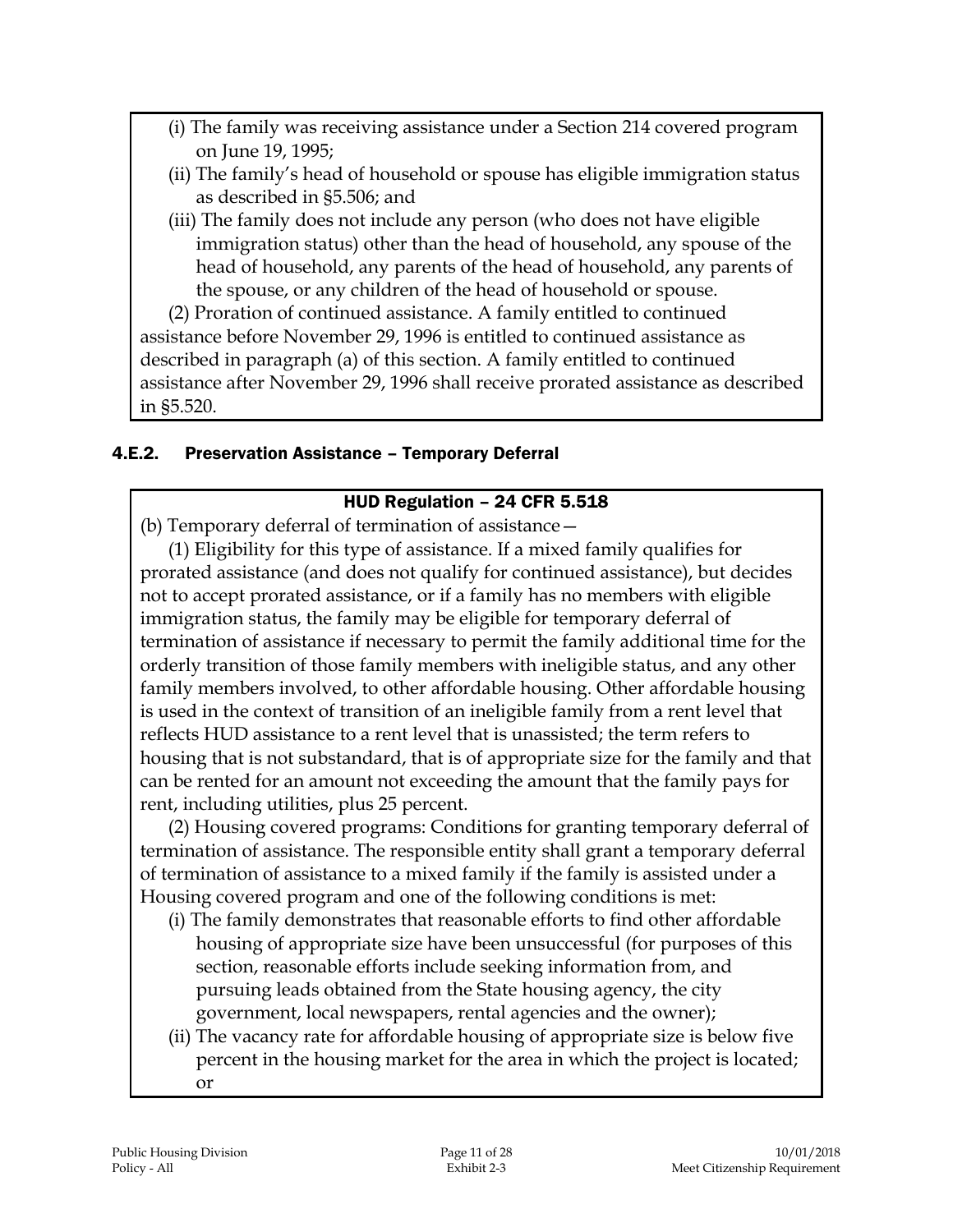(iii) The consolidated plan, as described in 24 CFR part 91 and if applicable to the covered program, indicates that the local jurisdiction's housing market lacks sufficient affordable housing opportunities for households having a size and income similar to the family seeking the deferral.

(3) Time limit on deferral period. If temporary deferral of termination of assistance is granted, the deferral period shall be for an initial period not to exceed six months. The initial period may be renewed for additional periods of six months, but the aggregate deferral period for deferrals provided after November 29, 1996 shall not exceed a period of eighteen months. The aggregate deferral period for deferrals granted prior to November 29, 1996 shall not exceed 3 years. These time periods do not apply to a family which includes a refugee under section 207 of the Immigration and Nationality Act or an individual seeking asylum under section 208 of that Act.

(4) Notification requirements for beginning of each deferral period. At the beginning of each deferral period, the responsible entity must inform the family of its ineligibility for financial assistance and offer the family information concerning, and referrals to assist in finding, other affordable housing.

(5) Determination of availability of affordable housing at end of each deferral period.

(i) Before the end of each deferral period, the responsible entity must satisfy the applicable requirements of either paragraph  $(b)(5)(i)(A)$  or  $(B)$  of this section. Specifically, the responsible entity must:

(A) For Housing covered programs: Make a determination that one of the two conditions specified in paragraph (b)(2) of this section continues to be met (note: affordable housing will be determined to be available if the vacancy rate is five percent or greater), the owner's knowledge and the tenant's evidence indicate that other affordable housing is available; or (B) For Section 8 or Public Housing covered programs: Make a determination of the availability of affordable housing of appropriate size based on evidence of conditions which when taken together will demonstrate an inadequate supply of affordable housing for the area in which the project is located, the consolidated plan (if applicable, as described in 24 CFR part 91), the responsible entity's own knowledge of the availability of affordable housing, and on evidence of the tenant family's efforts to locate such housing.

(ii) The responsible entity must also:

(A) Notify the tenant family in writing, at least 60 days in advance of the expiration of the deferral period, that termination will be deferred again (provided that the granting of another deferral will not result in aggregate deferral periods that exceeds the maximum deferral period). This time period does not apply to a family which includes a refugee under section 207 of the Immigration and Nationality Act or an individual seeking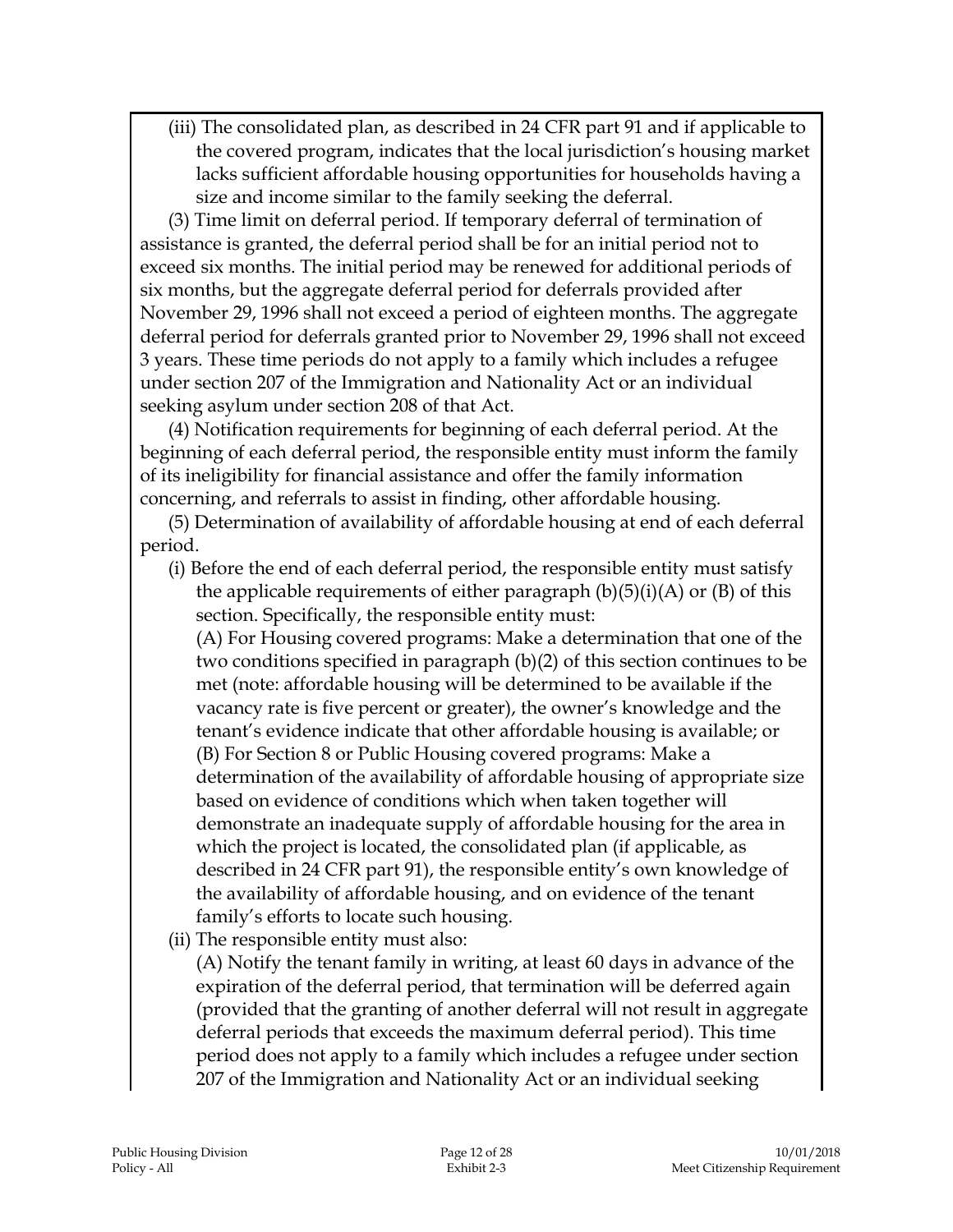asylum under section 208 of that Act, and a determination was made that other affordable housing is not available; or

(B) Notify the tenant family in writing, at least 60 days in advance of the expiration of the deferral period, that termination of financial assistance will not be deferred because either granting another deferral will result in aggregate deferral periods that exceed the maximum deferral period (unless the family includes a refugee under section 207 of the Immigration and Nationality Act or an individual seeking asylum under section 208 of that Act), or a determination has been made that other affordable housing is available.

(c) Option to select proration of assistance at end of deferral period. A family who is eligible for, and receives temporary deferral of termination of assistance, may request, and the responsible entity shall provide proration of assistance at the end of the deferral period if the family has made a good faith effort during the deferral period to locate other affordable housing.

### 4.E.3. Preservation Assistance – Prorated

### HUD Regulation – 24 CFR 5.520

(a) Applicability. This section applies to a mixed family other than a family receiving continued assistance, or other than a family who is eligible for and requests and receives temporary deferral of termination of assistance. An eligible mixed family who requests prorated assistance must be provided prorated assistance.

(c) Method of prorating assistance for Section 8 covered programs—

(1) Section 8 assistance other than assistance provided for a tenancy under the Section 8 Rental Voucher Program or for an over-FMR tenancy in the Section 8 Rental Certificate Program. For Section 8 assistance other than assistance for a tenancy under the voucher program or an over-FMR tenancy under the certificate program, the PHA must prorate the family's assistance as follows:

- (i) Step 1. Determine gross rent for the unit. (Gross rent is contract rent plus any allowance for tenant paid utilities).
- (ii) Step 2. Determine total tenant payment in accordance with section 5.613(a). (Annual income includes income of all family members, including any family member who has not established eligible immigration status.)
- (iii) Step 3. Subtract amount determined in paragraph  $(c)(1)(ii)$ , (Step 2), from amount determined in paragraph  $(c)(1)(i)$ , (Step 1).
- (iv) Step 4. Multiply the amount determined in paragraph  $(c)(1)(iii)$ , (Step 3) by a fraction for which: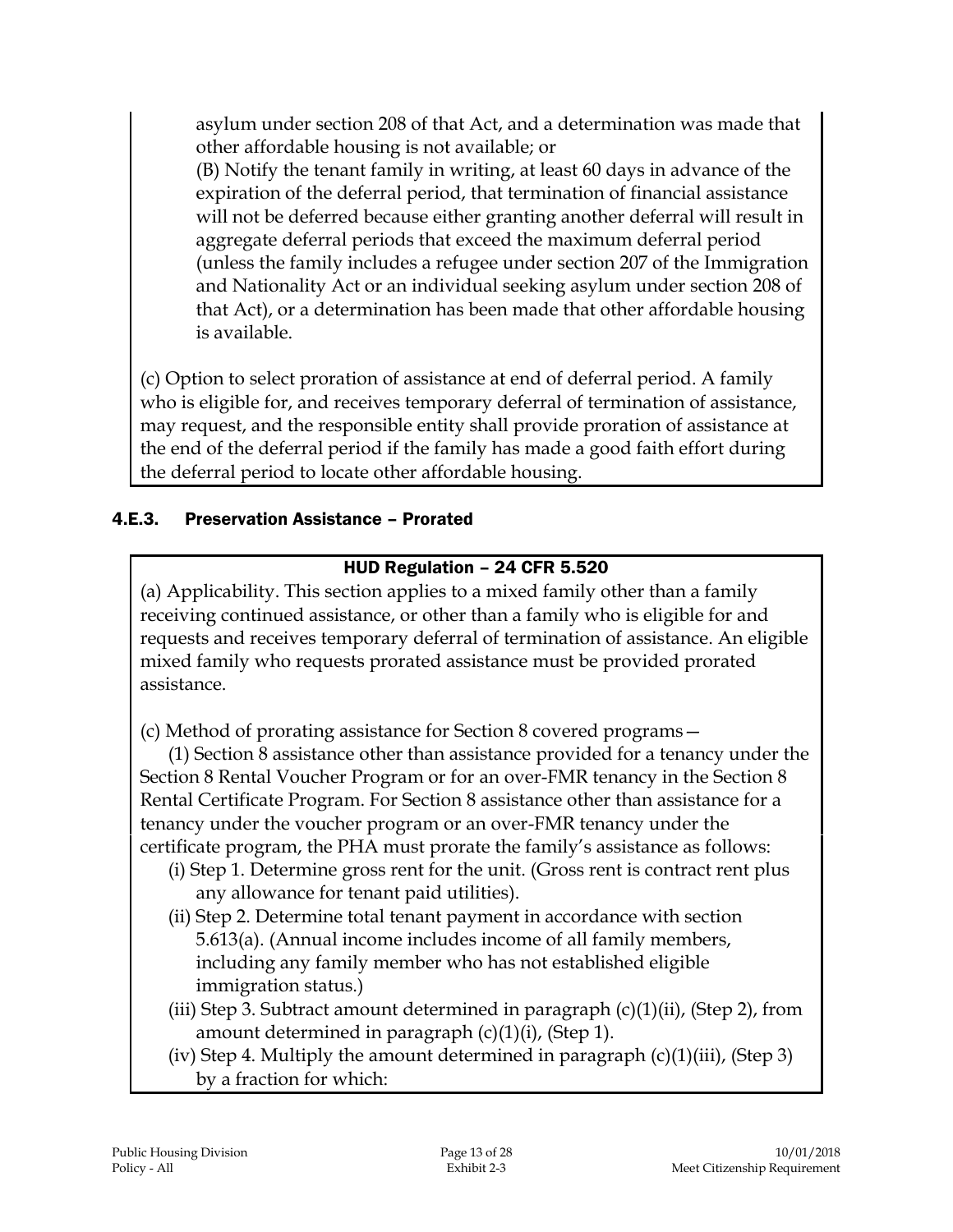(A) The numerator is the number of family members who have established eligible immigration status; and

(B) The denominator is the total number of family members. (v) Prorated housing assistance. The amount determined in paragraph (c)(1)(iv), (Step 4) is the prorated housing assistance payment for a mixed family.

(vi) No effect on contract rent. Proration of the housing assistance payment does not affect contract rent to the owner. The family must pay as rent the portion of contract rent not covered by the prorated housing assistance payment.

(2) Assistance for a Section 8 voucher tenancy or over-FMR tenancy. For a tenancy under the voucher program or for an over-FMR tenancy under the certificate program, the PHA must prorate the family's assistance as follows:

- (i) Step 1. Determine the amount of the pre-proration housing assistance payment. (Annual income includes income of all family members, including any family member who has not established eligible immigration status.)
- (ii) Step 2. Multiply the amount determined in paragraph  $(c)(2)(i)$ , (Step 1) by a fraction for which:

(A) The numerator is the number of family members who have established eligible immigration status; and

(B) The denominator is the total number of family members. (iii) Prorated housing assistance. The amount determined in paragraph (c)(2)(ii), (Step 2) is the prorated housing assistance payment for a mixed family.

(iv) No effect on rent to owner. Proration of the housing assistance payment does not affect rent to owner. The family must pay the portion of rent to owner not covered by the prorated housing assistance payment.

(d) Method of prorating assistance for Public Housing covered programs. The PHA shall prorate the family's assistance by:

(1) Step 1. Determining total tenant payment in accordance with 24 CFR 913.107(a). (Annual income includes income of all family members, including any family member who has not established eligible immigration status.)

(2) Step 2. Subtracting the total tenant payment from a HUD-supplied ''public housing maximum rent'' applicable to the unit or the PHA. (This ''maximum rent'' shall be determined by HUD using the 95th percentile rent for the PHA.) The result is the maximum subsidy for which the family could qualify if all members were eligible (''family maximum subsidy'').

(3) Step 3. Dividing the family maximum subsidy by the number of persons in the family (all persons) to determine the maximum subsidy per each family member who has citizenship or eligible immigration status (''eligible family member''). The subsidy per eligible family member is the ''member maximum subsidy''.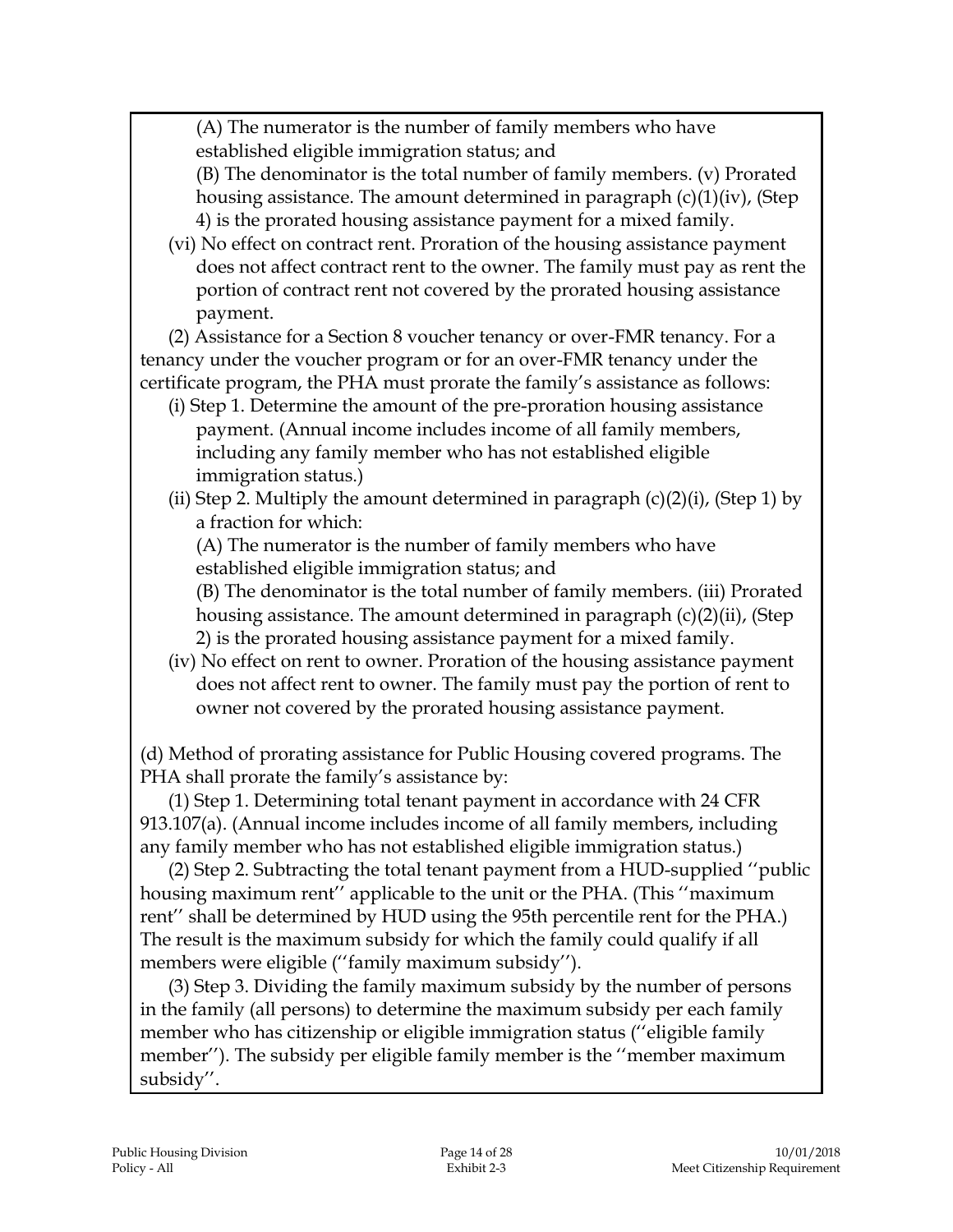(4) Step 4. Multiplying the member maximum subsidy by the number of family members who have citizenship or eligible immigration status (''eligible family members'').

(5) Step 5. The product of steps 1 through 4, as set forth in paragraph  $(d)(2)$  of this section is the amount of subsidy for which the family is eligible (''eligible subsidy''). The family's rent is the ''public housing maximum rent'' minus the amount of the eligible subsidy.

#### AHFC Policy

- 1. Under AHFC's Moving to Work Activity 2014-1f approved by AHFC's Board of Directors on February 27, 2013 with Resolution 2013-11, AHFC reduces the subsidy to the family by \$50 each month for as long as the ineligible member(s) remain in the household.
- 2. AHFC will prorate assistance for a family subject to the streamlined rent calculation as detailed in #1.
- 3. AHFC will prorate assistance for a family using the traditional HUD income calculation as detailed in the regulations above.

# 5. Regular Examination

#### AHFC Policy

As part of its regular or annual examination process, AHFC will update any changes in eligible immigration status. This includes updating verification of eligible status, when necessary.

# 6. Delay of Assistance

#### HUD Regulation – 24 CFR 5.514

(a) General. Assistance to a family may not be delayed, denied, reduced or terminated because of the immigration status of a family member except as provided in this section.

(b) Restrictions on delay, denial, reduction or termination of assistance—

(1) Restrictions on reduction, denial or termination of assistance for applicants and tenants. Assistance to an applicant or tenant shall not be delayed, denied, reduced, or terminated, on the basis of ineligible immigration status of a family member if:

(i) The primary and secondary verification of any immigration documents that were timely submitted has not been completed;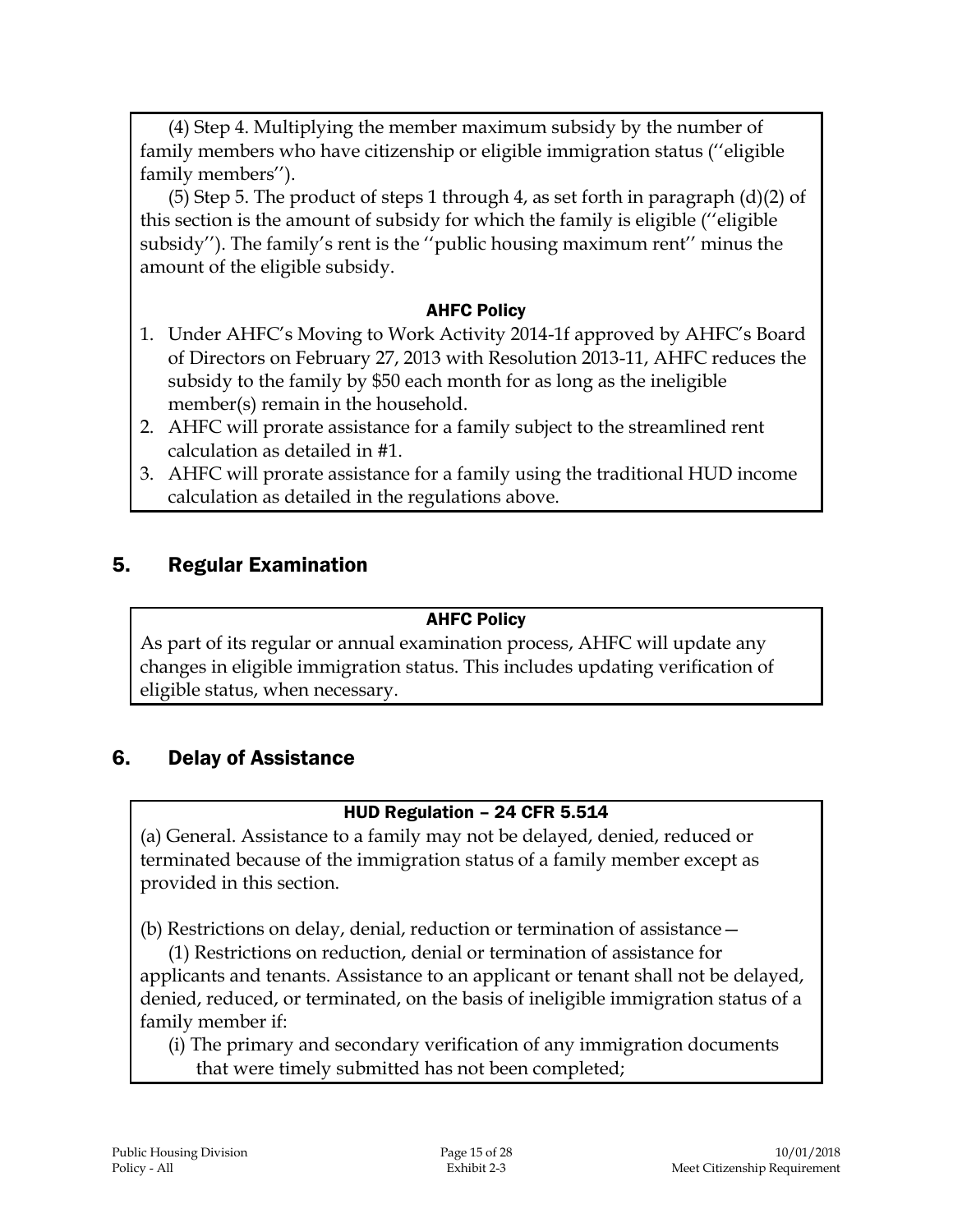- (ii) The family member for whom required evidence has not been submitted has moved from the assisted dwelling unit;
- (iii) The family member who is determined not to be in an eligible immigration status following INS verification has moved from the assisted dwelling unit;
- (iv) The INS appeals process under §5.514(e) has not been concluded;
- (v) Assistance is prorated in accordance with §5.520; or
- (vi) Assistance for a mixed family is continued in accordance with §§5.516 and 5.518; or
- (vii) Deferral of termination of assistance is granted in accordance with §§5.516 and 5.518.

(2) Restrictions on delay, denial, reduction or termination of assistance pending fair hearing for tenants. In addition to the factors listed in paragraph (b)(1) of this section, assistance to a tenant cannot be delayed, denied, reduced or terminated until the completion of the informal hearing described in paragraph (f) of this section.

# AHFC Policy

AHFC shall not delay rental assistance to a family if at least one member of the household is a U.S. citizen, U.S. national, or has eligible immigration status.

# 7. Notification to Family

# HUD Regulation – 24 CFR 5.508(f)

Notification of requirements of Section 214—

(1) When notice is to be issued. Notification of the requirement to submit evidence of citizenship or eligible immigration status, as required by this section, or to elect not to contend that one has eligible status as provided by paragraph (e) of this section, shall be given by the responsible entity as follows:

- (i) Applicant's notice. The notification described in paragraph  $(f)(1)$  of this section shall be given to each applicant at the time of application for assistance. Applicants whose applications are pending on June 19, 1995, shall be notified of the requirement to submit evidence of eligible status as soon as possible after June 19, 1995.
- (ii) Notice to tenants. The notification described in paragraph  $(f)(1)$  of this section shall be given to each tenant at the time of, and together with, the responsible entity's notice of regular reexamination of income, but not later than one year following June 19, 1995.
- (iii) Timing of mortgagor's notice. A mortgagor receiving Section 235 assistance must be provided the notification described in paragraph (f)(1) of this section and any additional requirements imposed under the Section 235 Program.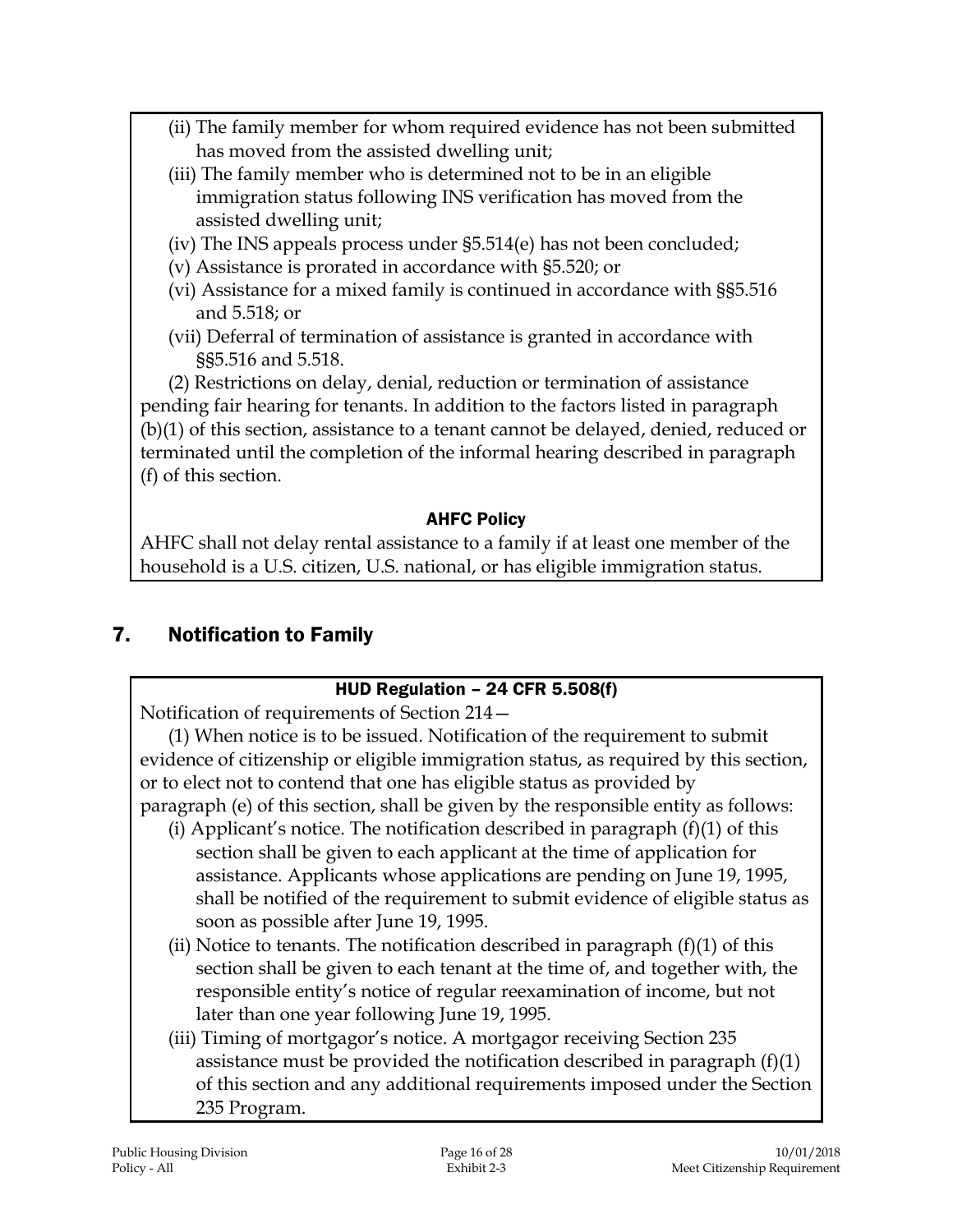- (2) Form and content of notice. The notice shall:
- (i) State that financial assistance is contingent upon the submission and verification, as appropriate, of evidence of citizenship or eligible immigration status as required by paragraph (a) of this section;
- (ii) Describe the type of evidence that must be submitted, and state the time period in which that evidence must be submitted (see paragraph (g) of this section concerning when evidence must be submitted); and
- (iii) State that assistance will be prorated, denied or terminated, as appropriate, upon a final determination of ineligibility after all appeals have been exhausted (see §5.514 concerning INS appeal, and informal hearing process) or, if appeals are not pursued, at a time to be specified in accordance with HUD requirements. Tenants also shall be informed of how to obtain assistance under the preservation of families provisions of §§5.516 and 5.518.

### AHFC Policy

- 1. AHFC provides an opportunity for the head of household and spouse/cotenant to declare his or her citizenship or immigration status at the time of application.
- 2. Citizenship or immigration status for all household members must be disclosed and verified prior to an offer of admission.
- 3. A family member may grieve AHFC's citizenship determination under AHFC's grievance procedures.

#### 7.A. Evidence Submission

# HUD Regulation – 24 CFR 5.510

(a) General. A responsible entity shall request and review original documents of eligible immigration status. The responsible entity shall retain photocopies of the documents for its own records and return the original documents to the family.

(b) Acceptable evidence of eligible immigration status. Acceptable evidence of eligible immigration status shall be the original of a document designated by INS as acceptable evidence of immigration status in one of the six categories mentioned in §5.506(a) for the specific immigration status claimed by the individual.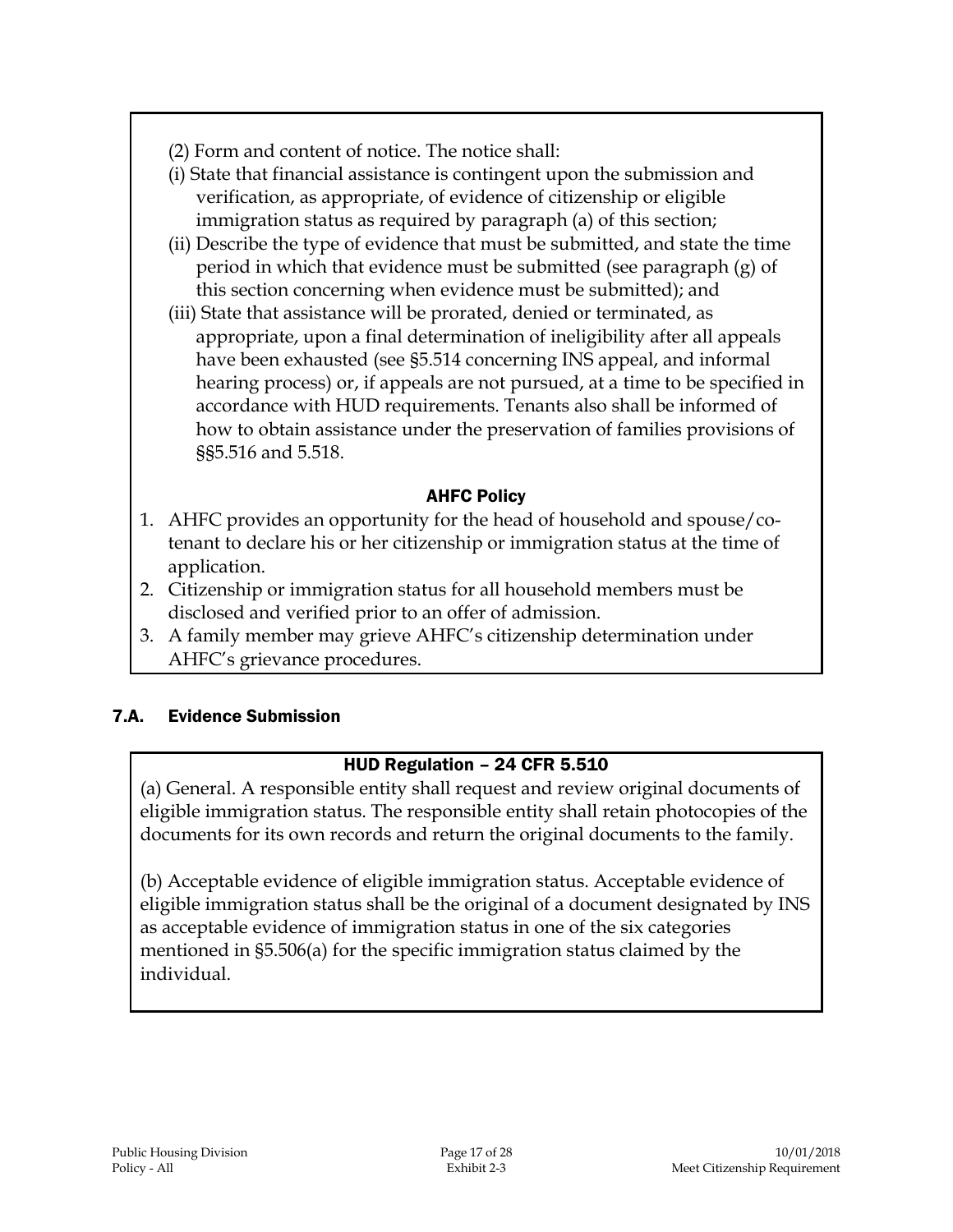#### 7.B. Evidence Submission Deadlines

#### HUD Regulation – 24 CFR 5.508(g)

When evidence of eligible status is required to be submitted. The responsible entity shall require evidence of eligible status to be submitted at the times specified in paragraph (g) of this section, subject to any extension granted in accordance with paragraph (h) of this section.

(1) Applicants. For applicants, responsible entities must ensure that evidence of eligible status is submitted not later than the date the responsible entity anticipates or has knowledge that verification of other aspects of eligibility for assistance will occur (see §5.512(a)).

(2) Tenants. For tenants, evidence of eligible status is required to be submitted as follows:

- (i) For financial assistance under a Section 214 covered program, with the exception of Section 235 assistance payments, the required evidence shall be submitted at the first regular reexamination after June 19, 1995, in accordance with program requirements.
- (ii) For financial assistance in the form of Section 235 assistance payments, the mortgagor shall submit the required evidence in accordance with requirements imposed under the Section 235 Program.

(3) New occupants of assisted units. For any new occupant of an assisted unit (e.g., a new family member comes to reside in the assisted unit), the required evidence shall be submitted at the first interim or regular reexamination following the person's occupancy.

(4) Changing participation in a HUD program. Whenever a family applies for admission to a Section 214 covered program, evidence of eligible status is required to be submitted in accordance with the requirements of this subpart unless the family already has submitted the evidence to the responsible entity for a Section 214 covered program.

(5) One-time evidence requirement for continuous occupancy. For each family member, the family is required to submit evidence of eligible status only one time during continuously assisted occupancy under any Section 214 covered program.

#### 7.C. Evidence Submission Deadline Extensions

#### HUD Regulation – 24 CFR 5.508(h)

Extensions of time to submit evidence of eligible status—

(1) When extension must be granted. The responsible entity shall extend the time, provided in paragraph (g) of this section, to submit evidence of eligible immigration status if the family member: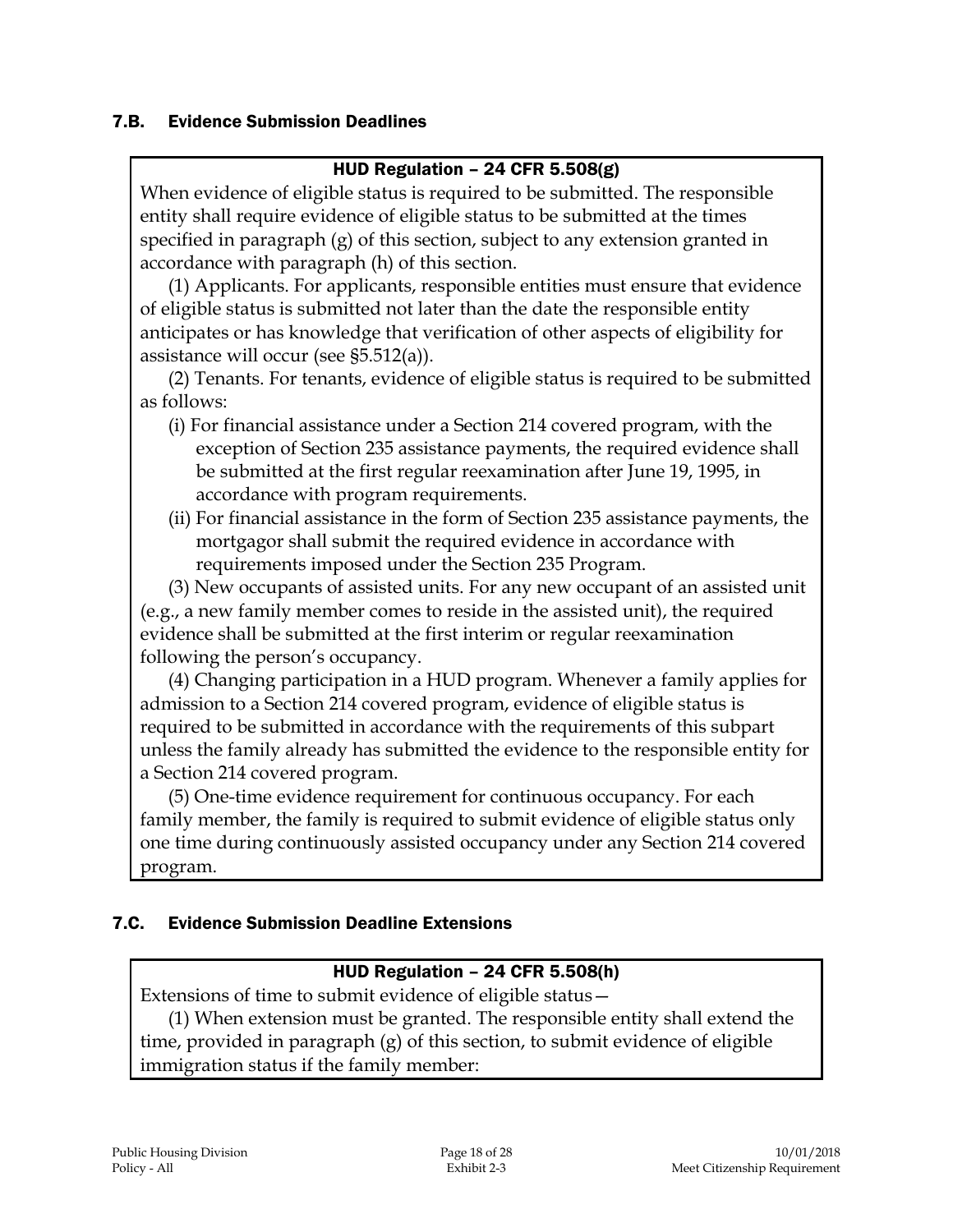- (i) Submits the declaration required under §5.508(a) certifying that any person for whom required evidence has not been submitted is a noncitizen with eligible immigration status; and
- (ii) Certifies that the evidence needed to support a claim of eligible immigration status is temporarily unavailable, additional time is needed to obtain and submit the evidence, and prompt and diligent efforts will be undertaken to obtain the evidence.

(2) Thirty-day extension period. Any extension of time, if granted, shall not exceed thirty (30) days. The additional time provided should be sufficient to allow the individual the time to obtain the evidence needed. The responsible entity's determination of the length of the extension needed shall be based on the circumstances of the individual case.

(3) Grant or denial of extension to be in writing. The responsible entity's decision to grant or deny an extension as provided in paragraph (h)(1) of this section shall be issued to the family by written notice. If the extension is granted, the notice shall specify the extension period granted (which shall not exceed thirty (30) days). If the extension is denied, the notice shall explain the reasons for denial of the extension.

(i) Failure to submit evidence or to establish eligible status. If the family fails to submit required evidence of eligible immigration status within the time period specified in the notice, or any extension granted in accordance with paragraph (h) of this section, or if the evidence is timely submitted but fails to establish eligible immigration status, the responsible entity shall proceed to deny, prorate or terminate assistance, or provide continued assistance or temporary deferral of termination of assistance, as appropriate, in accordance with the provisions of §§5.514, 5.516, and 5.518. (ii) [Reserved]

#### 7.D. Verification Methods

#### HUD Regulation – 24 CFR 5.511

(c) Primary verification—

(1) Automated verification system. Primary verification of the immigration status of the person is conducted by the responsible entity through the INS automated system (INS Systematic Alien Verification for Entitlements (SAVE)). The INS SAVE system provides access to names, file numbers and admission numbers of noncitizens.

(2) Failure of primary verification to confirm eligible immigration status. If the INS SAVE system does not verify eligible immigration status, secondary verification must be performed.

(d) Secondary verification—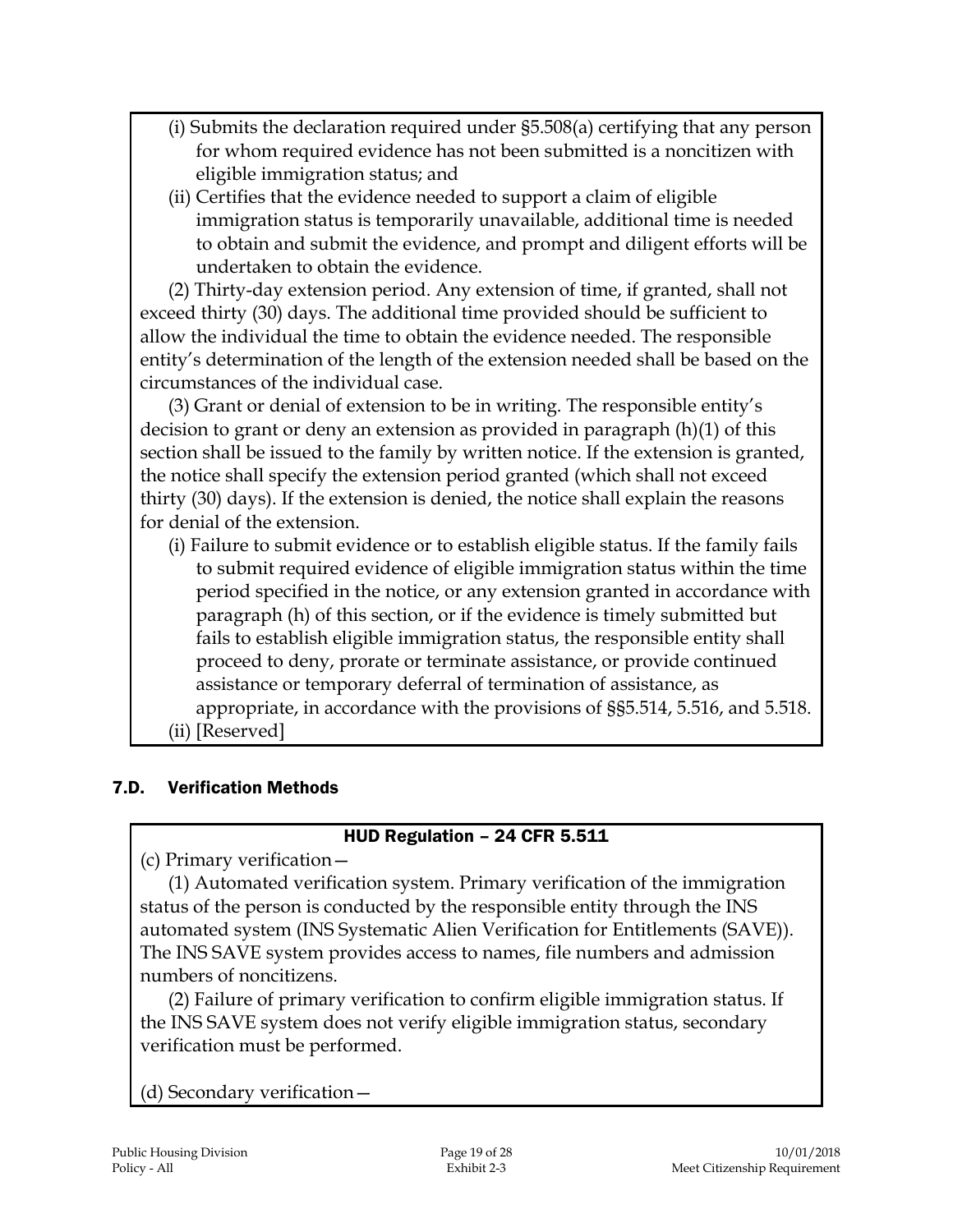(1) Manual search of INS records. Secondary verification is a manual search by the INS of its records to determine an individual's immigration status. The responsible entity must request secondary verification, within 10 days of receiving the results of the primary verification, if the primary verification system does not confirm eligible immigration status, or if the primary verification system verifies immigration status that is ineligible for assistance under a Section 214 covered program.

(2) Secondary verification initiated by responsible entity. Secondary verification is initiated by the responsible entity forwarding photocopies of the original INS documents required for the immigration status declared (front and back), attached to the INS document verification request form G– 845S (Document Verification Request), or such other form specified by the INS to a designated INS office for review. (Form G–845S is available from the local INS Office.)

(3) Failure of secondary verification to confirm eligible immigration status. If the secondary verification does not confirm eligible immigration status, the responsible entity shall issue to the family the notice described in §5.514(d), which includes notification of the right to appeal to the INS of the INS finding on immigration status (see  $\S5.514(d)(4)$ ).

(e) Exemption from liability for INS verification. The responsible entity shall not be liable for any action, delay, or failure of the INS in conducting the automated or manual verification.

#### AHFC Policy

- 1. Each adult family member declaring that he or she is a noncitizen with eligible immigration status will provide documentation of his or her status and sign the verification consent form.
- 2. For each child, an adult residing in the unit who is responsible for that child will provide the documentation and sign on behalf of the child.
- 3. All family members declaring eligible noncitizen status will be checked in the Systematic Alien Verification for Entitlements (SAVE) system.
- 4. Upon direction from the SAVE system, AHFC will submit the appropriate documentation to DHS for manual verification of immigration status.

#### 7.E. Document Retention

#### HUD Regulation – 24 CFR 5.514(h)

Retention of documents. The responsible entity shall retain for a minimum of 5 years the following documents that may have been submitted to the responsible entity by the family, or provided to the responsible entity as part of the INS appeal or the informal hearing process: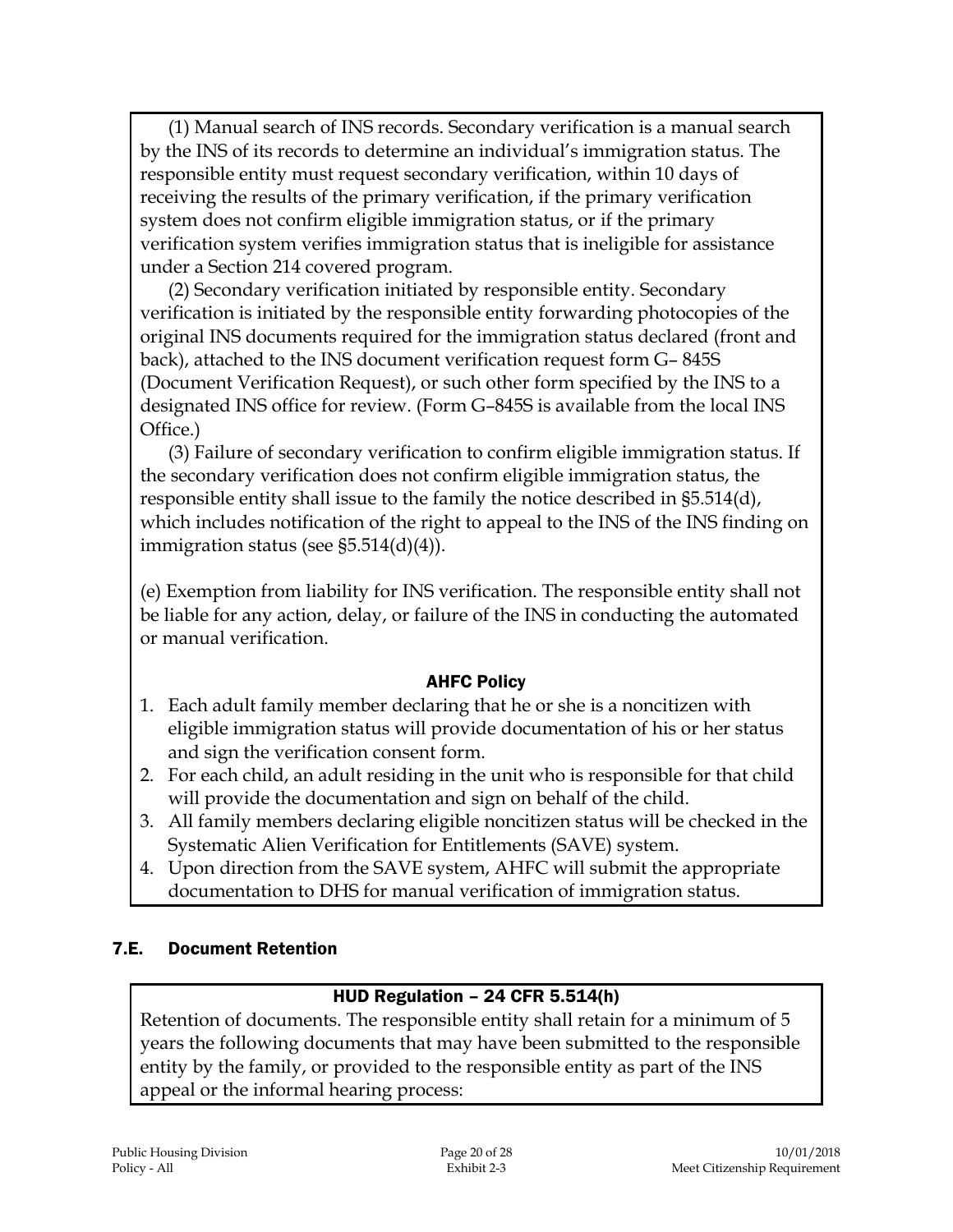(1) The application for financial assistance;

(2) The form completed by the family for income reexamination;

(3) Photocopies of any original documents (front and back), including original INS documents;

(4) The signed verification consent form;

(5) The INS verification results;

(6) The request for an INS appeal;

(7) The final INS determination;

(8) The request for an informal hearing; and

(9) The final informal hearing decision.

# 8. Denial or Termination of Assistance

#### HUD Regulation – 24 CFR 5.514(c)

Events causing denial or termination of assistance—

(1) General. Assistance to an applicant shall be denied, and a tenant's assistance shall be terminated, in accordance with the procedures of this section, upon the occurrence of any of the following events:

- (i) Evidence of citizenship (i.e., the declaration) and eligible immigration status is not submitted by the date specified in §5.508(g) or by the expiration of any extension granted in accordance with §5.508(h);
- (ii) Evidence of citizenship and eligible immigration status is timely submitted, but INS primary and secondary verification does not verify eligible immigration status of a family member; and (A) The family does not pursue INS appeal or informal hearing rights as provided in this section; or

(B) INS appeal and informal hearing rights are pursued, but the final appeal or hearing decisions are decided against the family member; or

(iii) The responsible entity determines that a family member has knowingly permitted another individual who is not eligible for assistance to reside (on a permanent basis) in the public or assisted housing unit of the family member. Such termination shall be for a period of not less than 24 months. This provision does not apply to a family if the ineligibility of the ineligible individual was considered in calculating any proration of assistance provided for the family.

(2) Termination of assisted occupancy. For termination of assisted occupancy, see paragraph (i) of this section.

#### HUD Regulation – 24 CFR 5.514(i)

Termination of assisted occupancy.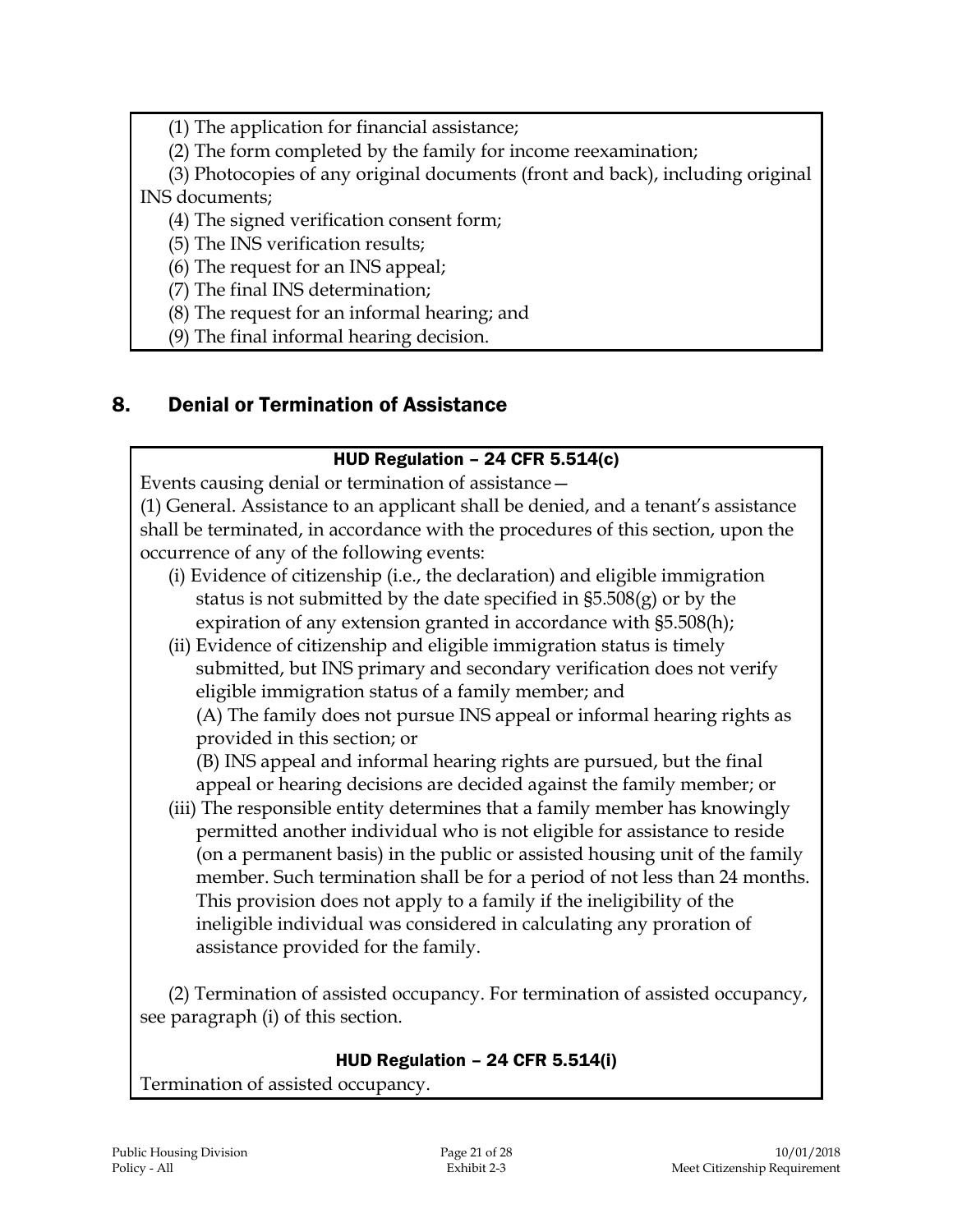(1) Under Housing covered programs, and in the Section 8 covered programs other than the Section 8 Rental Certificate, Rental Voucher, and Moderate Rehabilitation programs, assisted occupancy is terminated by:

- (i) If permitted under the lease, the responsible entity notifying the tenant that because of the termination of assisted occupancy the tenant is required to pay the HUD-approved market rent for the dwelling unit.
- (ii) The responsible entity and tenant entering into a new lease without financial assistance.
- (iii) The responsible entity evicting the tenant. While the tenant continues in occupancy of the unit, the responsible entity may continue to receive assistance payments if action to terminate the tenancy under an assisted lease is promptly initiated and diligently pursued, in accordance with the terms of the lease, and if eviction of the tenant is undertaken by judicial action pursuant to State and local law. Action by the responsible entity to terminate the tenancy and to evict the tenant must be in accordance with applicable HUD regulations and other HUD requirements. For any jurisdiction, HUD may prescribe a maximum period during which assistance payments may be continued during eviction proceedings and may prescribe other standards of reasonable diligence for the prosecution of eviction proceedings.

(2) In the Section 8 Rental Certificate, Rental Voucher, and Moderate Rehabilitation programs, assisted occupancy is terminated by terminating assistance payments. (See provisions of this section concerning termination of assistance.) The PHA shall not make any additional assistance payments to the owner after the required procedures specified in this section have been completed. In addition, the PHA shall not approve a lease, enter into an assistance contract, or process a portability move for the family after those procedures have been completed.

#### 8.A. Notice of Denial or Termination

#### HUD Regulation – 24 CFR 5.514(d)

Notice of denial or termination of assistance. The notice of denial or termination of assistance shall advise the family:

(1) That financial assistance will be denied or terminated, and provide a brief explanation of the reasons for the proposed denial or termination of assistance;

(2) That the family may be eligible for proration of assistance as provided under §5.520;

(3) In the case of a tenant, the criteria and procedures for obtaining relief under the provisions for preservation of families in §§5.514 and 5.518;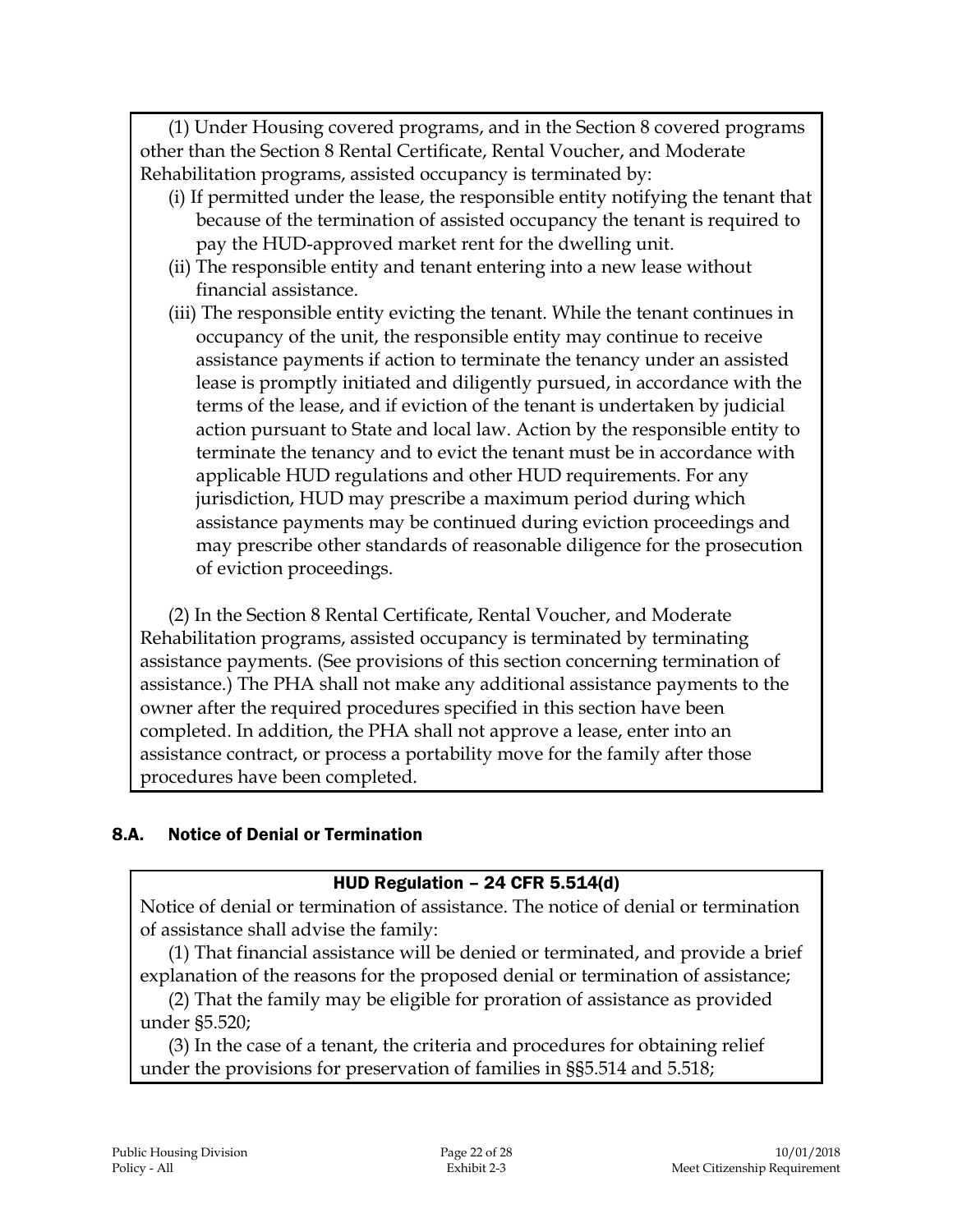(4) That the family has a right to request an appeal to the INS of the results of secondary verification of immigration status and to submit additional documentation or a written explanation in support of the appeal in accordance with the procedures of paragraph (e) of this section;

(5) That the family has a right to request an informal hearing with the responsible entity either upon completion of the INS appeal or in lieu of the INS appeal as provided in paragraph (f) of this section;

(6) For applicants, the notice shall advise that assistance may not be delayed until the conclusion of the INS appeal process, but assistance may be delayed during the pendency of the informal hearing process.

#### 8.B. Deferral

#### HUD Regulation – 24 CFR 5.516

(c) Assistance available to other families in occupancy. Temporary deferral of termination of assistance may be available to families receiving assistance under a Section 214 covered program on June 19, 1995, and who have no members with eligible immigration status, as set forth in paragraphs (c)(1) and (2) of this section.

(1) For Housing covered programs: Temporary deferral of termination of assistance is available to families assisted under a Housing covered program.

(2) For Section 8 or Public Housing covered programs: The responsible entity may make temporary deferral of termination of assistance to families assisted under a Section 8 or Public Housing covered program.

(d) Section 8 covered programs: Discretion afforded to provide certain family preservation assistance—

(1) Project owners. With respect to assistance under a Section 8 Act covered program administered by a project owner, HUD has the discretion to determine under what circumstances families are to be provided one of the two statutory forms of assistance for preservation of the family (continued assistance or temporary deferral of assistance). HUD is exercising its discretion by specifying the standards in this section under which a project owner must provide one of these two types of assistance to a family. However, project owners and PHAs must offer prorated assistance to eligible mixed families.

(2) PHAs. The PHA, rather than HUD, has the discretion to determine the circumstances under which a family will be offered one of the two statutory forms of assistance (continued assistance or temporary deferral of termination of assistance). The PHA must establish its own policy and criteria to follow in making its decision. In establishing the criteria for granting continued assistance or temporary deferral of termination of assistance, the PHA must incorporate the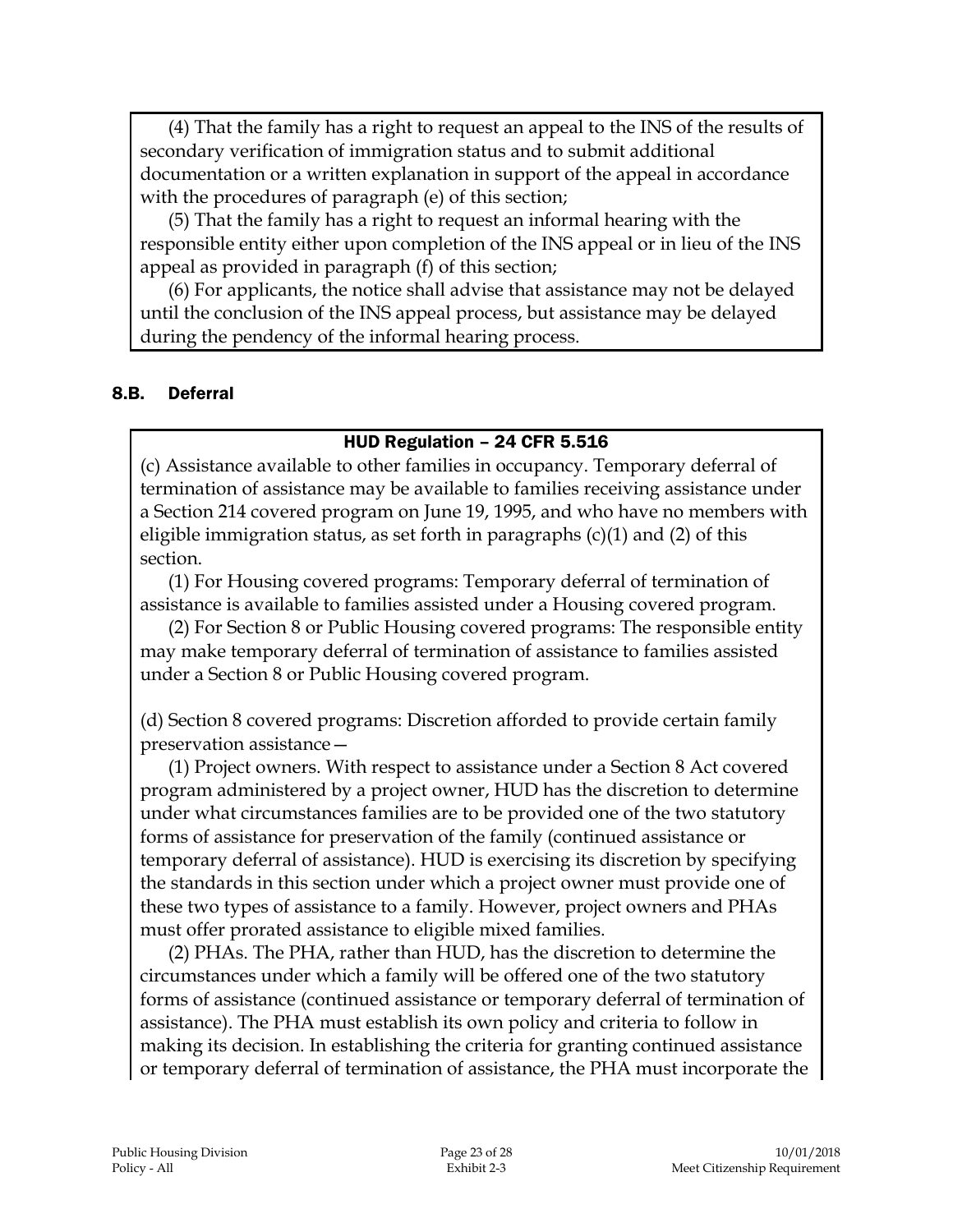statutory criteria, which are set forth in paragraphs (a) and (b) of §5.518. However, the PHA must offer prorated assistance to eligible families.

### 8.C. Family in Appeal Status

#### HUD Regulation – 24 CFR 5.514

(e) Appeal to the INS—

(1) Submission of request for appeal. Upon receipt of notification by the responsible entity that INS secondary verification failed to confirm eligible immigration status, the responsible entity shall notify the family of the results of the INS verification, and the family shall have 30 days from the date of the responsible entity's notification, to request an appeal of the INS results. The request for appeal shall be made by the family communicating that request in writing directly to the INS. The family must provide the responsible entity with a copy of the written request for appeal and proof of mailing.

(2) Documentation to be submitted as part of appeal to INS. The family shall forward to the designated INS office any additional documentation or written explanation in support of the appeal. This material must include a copy of the INS document verification request form G–845S (used to process the secondary verification request) or such other form specified by the INS, and a cover letter indicating that the family is requesting an appeal of the INS immigration status verification results.

(3) Decision by INS—

- (i) When decision will be issued. The INS will issue to the family, with a copy to the responsible entity, a decision within 30 days of its receipt of documentation concerning the family's appeal of the verification of immigration status. If, for any reason, the INS is unable to issue a decision within the 30 day time period, the INS will inform the family and responsible entity of the reasons for the delay.
- (ii) Notification of INS decision and of informal hearing procedures. When the responsible entity receives a copy of the INS decision, the responsible entity shall notify the family of its right to request an informal hearing on the responsible entity's ineligibility determination in accordance with the procedures of paragraph (f) of this section.

(4) No delay, denial, reduction, or termination of assistance until completion of INS appeal process; direct appeal to INS. Pending the completion of the INS appeal under this section, assistance may not be delayed, denied, reduced or terminated on the basis of immigration status.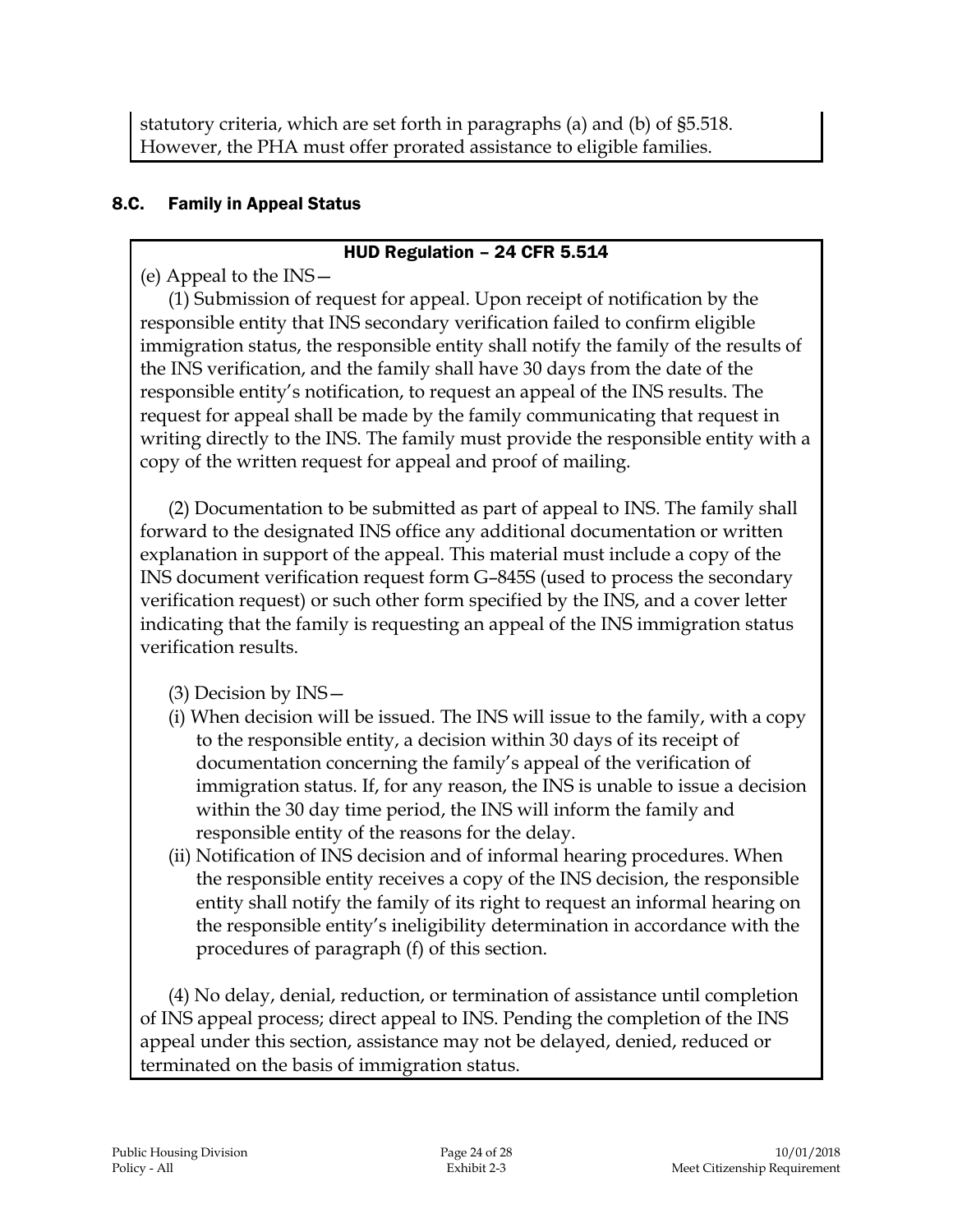#### 8.D. Informal Hearing Process

For the Informal Hearing process under 24 CFR 5.514(f), see Informal Hearing for Citizenship Determination.

#### HUD Regulation – 24 CFR 5.514(g)

Judicial relief. A decision against a family member, issued in accordance with paragraphs (e) or (f) of this section, does not preclude the family from exercising the right, that may otherwise be available, to seek redress directly through judicial procedures.

# 9. Protection from Liability

#### HUD Regulation – 24 CFR 5.526

(a) Protection from liability for responsible entities. Responsible entities are protected from liability as set forth in Section 214(e) (42 U.S.C 1436a(e)).

(b) Protection from liability for State and local government agencies and officials. State and local government agencies and officials shall not be liable for the design or implementation of the verification system described in §5.512, as long as the implementation by the State and local government agency or official is in accordance with prescribed HUD rules and requirements.

# 10. Obligation to Reimburse

#### HUD Regulation – 24 CFR 5.528

Where a tenant has received the benefit of HUD financial assistance to which the tenant was not entitled because the tenant intentionally misrepresented eligible status, the ineligible tenant is responsible for reimbursing HUD for the assistance improperly paid. If the amount of the assistance is substantial, the responsible entity is encouraged to refer the case to the HUD Inspector General's office for further investigation. Possible criminal prosecution may follow based on the False Statements Act (18 U.S.C. 1001 and 1010).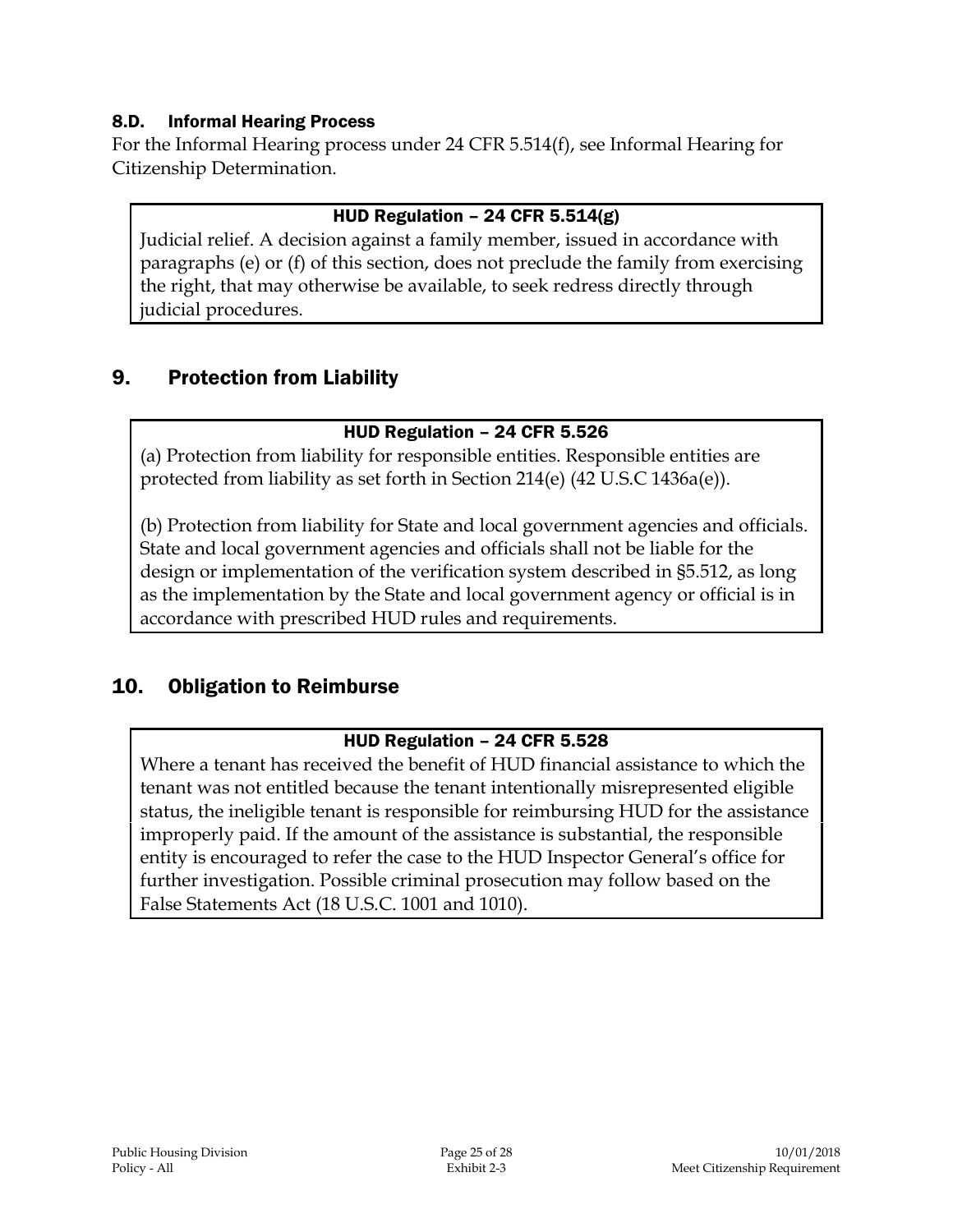# 11. Definitions

#### 11.A. Terms as Used in This Policy

#### HUD Regulation – 24 CFR 5.504

(a) The definitions 1937 Act, HUD, Public Housing Agency (PHA), and Section 8 are defined in subpart A of this part.

(b) As used in this subpart E:

-*Child* means a member of the family other than the family head or spouse who is under 18 years of age.

-*Citizen* means a citizen or national of the United States.

-*Evidence of citizenship or eligible status* means the documents which must be submitted to evidence citizenship or eligible immigration status. (See §5.508(b).)

-*Family* has the same meaning as provided in the program regulations of the relevant Section 214 covered program.

-*Head of household* means the adult member of the family who is the head of the household for purposes of determining income eligibility and rent.

-*Housing covered programs* means the following programs administered by the Assistant Secretary for Housing:

(1) Section 235 of the National Housing Act (12 U.S.C. 1715z) (the Section 235 Program);

(2) Section 236 of the National Housing Act (12 U.S.C. 1715z–1) (tenants paying below market rent only) (the Section 236 Program); and

(3) Section 101 of the Housing and Urban Development Act of 1965 (12 U.S.C. 1701s) (the Rent Supplement Program).

-INS means the U.S. Immigration and Naturalization Service.

-*Mixed family* means a family whose members include those with citizenship or eligible immigration status, and those without citizenship or eligible immigration status.

-*National* means a person who owes permanent allegiance to the United States, for example, as a result of birth in a United States territory or possession.

-*Noncitizen* means a person who is neither a citizen nor national of the United States.

-*Project owner* means the person or entity that owns the housing project containing the assisted dwelling unit.

-*Public Housing covered programs* means the public housing programs administered by the Assistant Secretary for Public and Indian Housing under title I of the 1937 Act. This definition does not encompass HUD's Indian Housing programs administered under title II of the 1937 Act. Further, this term does not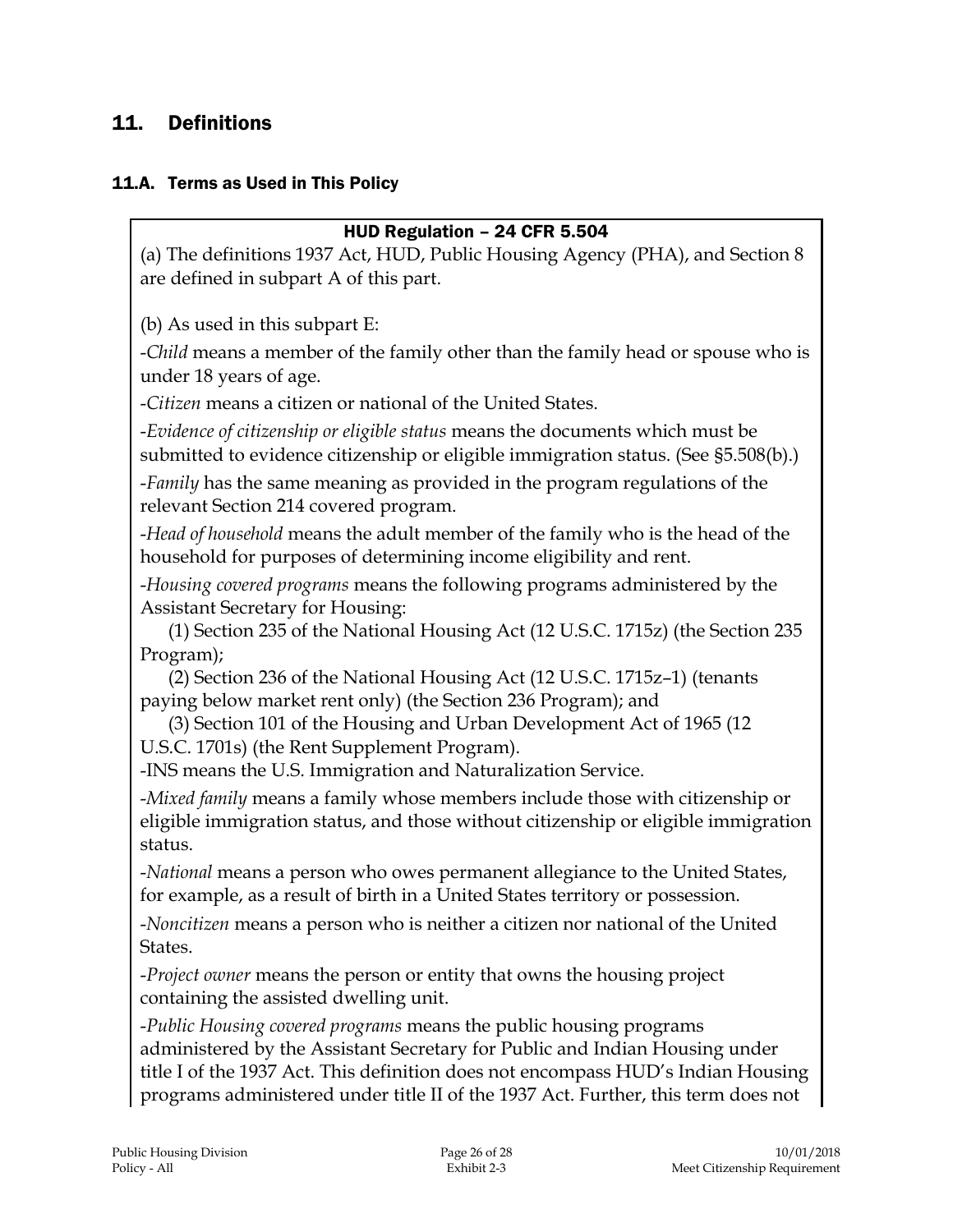include those programs providing assistance under section 8 of the 1937 Act. (See definition of ''Section 8 Covered Programs'' in this section.)

-*Responsible entity* means the person or entity responsible for administering the restrictions on providing assistance to noncitizens with ineligible immigrations status. The entity responsible for administering the restrictions on providing assistance to noncitizens with ineligible immigration status under the various covered programs is as follows:

(1) For the Section 235 Program, the mortgagee.

(2) For Public Housing, the Section 8 Rental Certificate, the Section 8 Rental Voucher, and the Section 8 Moderate Rehabilitation programs, the PHA administering the program under an ACC with HUD.

(3) For all other Section 8 programs, the Section 236 Program, and the Rent Supplement Program, the owner.

-*Section 8 covered programs* means all HUD programs which assist housing under Section 8 of the 1937 Act, including Section 8-assisted housing for which loans are made under section 202 of the Housing Act of 1959.

-*Section 214* means section 214 of the Housing and Community Development Act of 1980, as amended (42 U.S.C. 1436a).

-*Section 214 covered programs* is the collective term for the HUD programs to which the restrictions imposed by Section 214 apply. These programs are set forth in §5.500.

-*Tenant* means an individual or a family renting or occupying an assisted dwelling unit. For purposes of this subpart E, the term tenant will also be used to include a homebuyer, where appropriate.

# 11.B. Noncitizen Definitions Under 42 U.S.C. 1436a

Notwithstanding any other provision of law, the applicable Secretary may not make financial assistance available for the benefit of any alien unless that alien is a resident of the United States and is—

- 1. an alien lawfully admitted for permanent residence as an immigrant as defined by section 1101(a)(15) and (20) of title 8, excluding, among others, alien visitors, tourists, diplomats, and students who enter the United States temporarily with no intention of abandoning their residence in a foreign country;
- 2. an alien who entered the United States prior to June 30, 1948, or such subsequent date as is enacted by law, has continuously maintained his or her residence in the United States since then, and is not ineligible for citizenship, but who is deemed to be lawfully admitted for permanent residence as a result of an exercise of discretion by the Attorney General pursuant to section 1259 of title 8;